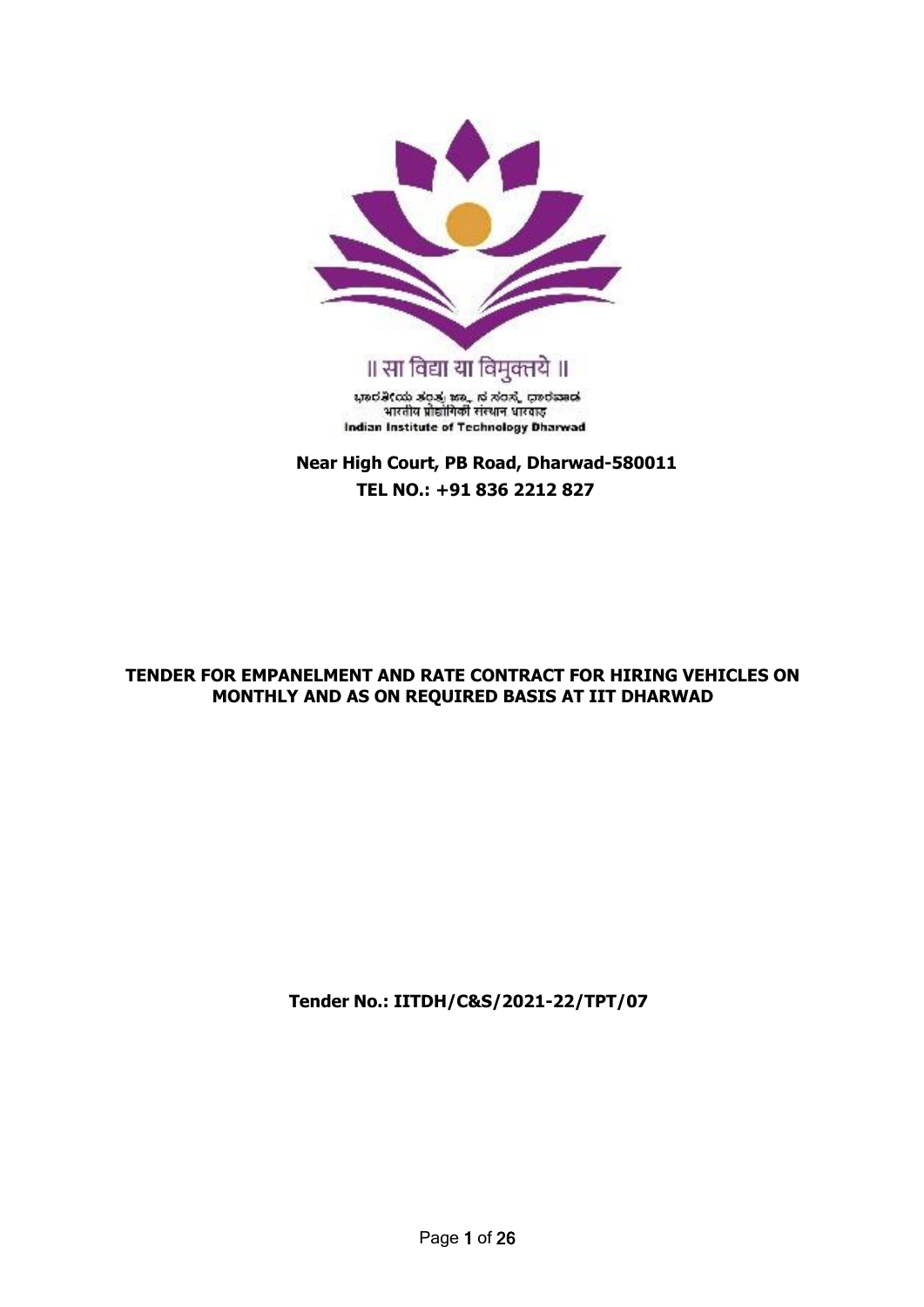| 1.  | Date of Tender Publishing                                                                                                              | 21.02.2022                                                                                                                                                                                                                                                       |
|-----|----------------------------------------------------------------------------------------------------------------------------------------|------------------------------------------------------------------------------------------------------------------------------------------------------------------------------------------------------------------------------------------------------------------|
| 2.  | Pre-bid meeting and site visit at<br><b>IITDharwad</b>                                                                                 | 28 Feb 2022 at 1130 hrs<br>(Attending pre-bid meeting is a mandatory for<br>participating in this tender)                                                                                                                                                        |
| 3.  | Date of publishing pre-bid queries<br>(to be uploaded on the website) and<br>publishing revised tender document<br>(as the case maybe) | 02 March 2022                                                                                                                                                                                                                                                    |
| 4.  | Tender submission start date                                                                                                           | 03 March 2022                                                                                                                                                                                                                                                    |
| 5.  | Last Date and Time for Submission of<br>Tender                                                                                         | 14 March 2022 at 1100 hrs<br>(Late bid/s will not be accepted)                                                                                                                                                                                                   |
| 6.  | Opening of Technical Bid                                                                                                               | 14 March 2022 at 1130 hrs                                                                                                                                                                                                                                        |
| 7.  | Address for submission of bid<br>documents                                                                                             | <b>OSD (C&amp;S) IIT Dharwad</b><br><b>Pune Bengaluru Highway</b><br>Near High Court Dharwad bench Dharwad,<br>Karnataka - 580011                                                                                                                                |
| 8.  | Venue for opening of Technical Bid                                                                                                     | Same as above                                                                                                                                                                                                                                                    |
| 9.  | <b>Duration of Contract</b>                                                                                                            | Initially for a period of one year.<br>(Subject to further extension on a year on year basis as<br>per tender terms)                                                                                                                                             |
| 10. | <b>EMD</b>                                                                                                                             | EMD will not be charged however if the bidders withdraw<br>or modify their bids during period of validity, they will be<br>suspended for participating in any of the IIT Dharwad<br>requirement (including this requirement) for 02 years.                       |
| 11. | Value of approximate annual<br>requirement (based on LPP)                                                                              | Rs. 35 Lakh                                                                                                                                                                                                                                                      |
| 12. | <b>Bid Validity</b>                                                                                                                    | 180 days                                                                                                                                                                                                                                                         |
| 13. | Schedule of Opening Commercial<br><b>Bids</b>                                                                                          | Schedule for opening of Commercial Bids will be notified<br>only to the bidders qualifying the Technical Bid<br>evaluation. Presence of the bidder or his/her authorized<br>representative atthe time of opening of the Commercial<br>bids is highly preferable. |

**Detailed tender notice can be downloaded from the CPPP portal and Institute website at: [http://iitdh.ac.in/announcements\\_tenders.php](http://iitdh.ac.in/announcements_tenders.php)**

The right to suspend the tender process or part of the process, to accept or reject any or all the tenders at any stage of the process and/or to modify the process or any part thereof at any time without assigning any reason thereto vests with IIT Dharwad without any obligation or liability whatsoever.

> **Sd/- OSD (C&S) IIT Dharwad**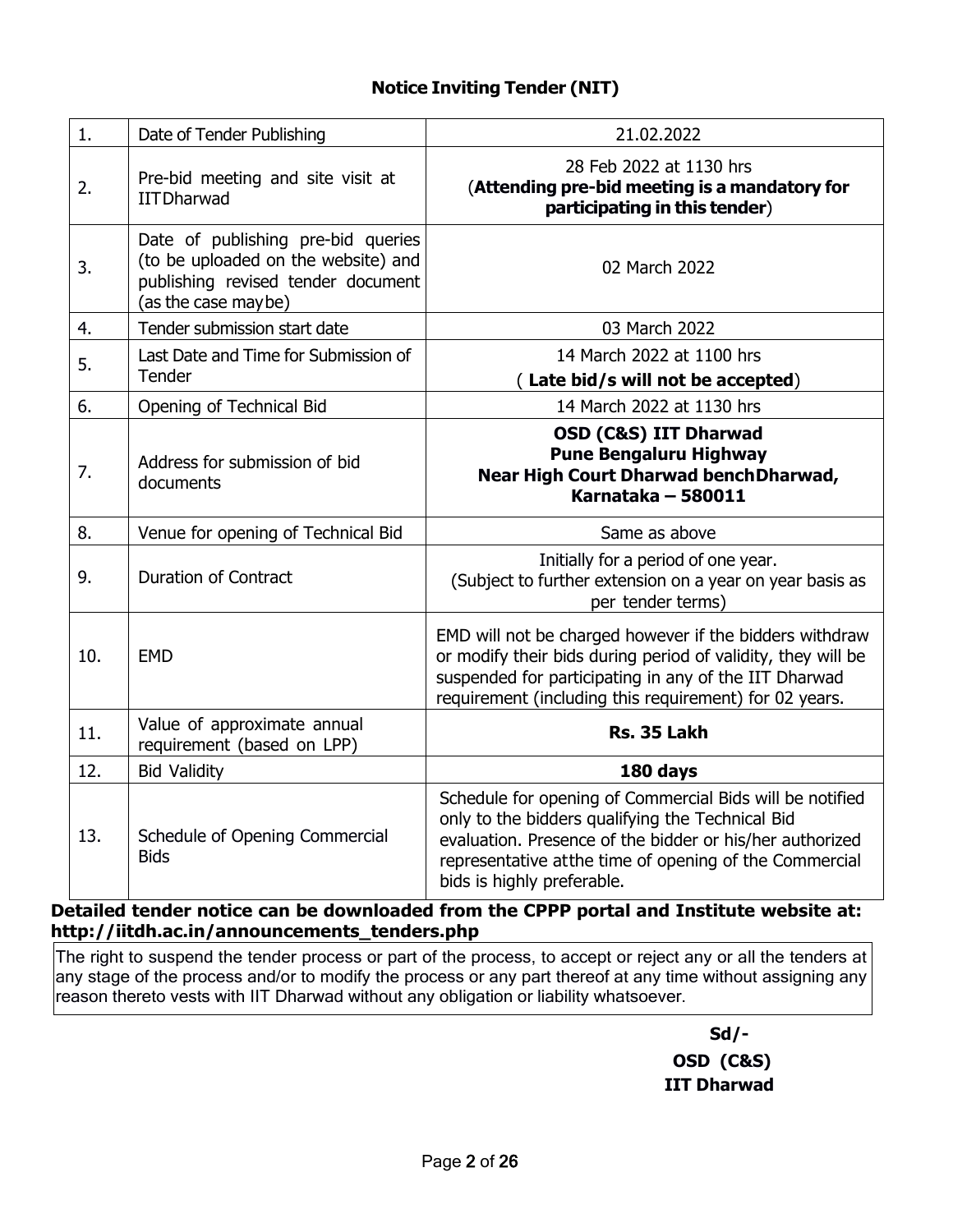#### **GENERAL INSTRUCTIONS TO TENDERERS/BIDDERS**

- 1. Indian Institute of Technology, Dharwad invites proposals from reputed and reliable firms **for empanelment and rate contract for hiring vehicles on monthly and as on required basis**as per scope and guidelines provided in the Tender Document.
- 2. Bidders are advised to study the tender document carefully. All the provisions listed out in the Tender Document issued by IIT Dharwad shall be binding upon the participating bidders.
- 3. Bidders shall not tamper/modify the tender document including price bid template in any manner. In case if the same is found to be tampered/modified in any manner, tender will be rejected, and bidder will be liable to be blacklisted.
- 4. An authorized representative of the Bidder shall initial/sign all pages of the bid before submission. **The authorization shall be in the form of a written power of attorney or board resolution in the name of the authorized signatory accompanying the Technical Bid**. The Bidder is required to submit the copy of power of attorney or board resolution along with the Technical Bid documents, demonstrating that the representative has been duly authorized to sign.
- 5. Not more than one tender shall be submitted by one bidder or bidders having business relationship. Under no circumstance will father and his son(s) or other close relations who have business relationship with one another (i.e. when one or more partner(s)/director(s) are common) be allowed to tender for the same contract as separate competitors. A breach of this condition will render the tenders of both parties liable to rejection.
- 6. Intending bidders are advised to visit institute website: https:/[/www.iitdh.ac.in/ a](http://www.iitdh.ac.in/)nd Central Public Procurement Portal (CPPP) website regularly especially prior to due date for submission of bid for any corrigendum/ addendum/ amendment and other bid related updates.
- 7. Bids will be opened as per date/time as mentioned in the NIT. The response to the TENDER DOCUMENT should be submitted on or before the date and time specified in the NIT. Bids shall be submitted only manually as hard copy. IIT Dharwad shall not be responsible for non-receipt / nondelivery of the bid documents due to any reason whatsoever.
- 8. IIT Dharwad reserves the right to reject any or all the Bids in whole or part without assigning any reason. This 'Invitation to Bid' is non-transferable under any circumstance.
- 9. IIT Dharwad invites Open Tender Enquiry (OTE) under two bid system **for empanelment and rate contract for hiring vehicles on monthly and as on required basis.** Technical Bid along-with supporting documents, shall be submitted in separate sealed envelopes and then encased inside one sealed envelope super scribed '**Technical Bid for empanelment and rate contract for hiring vehicles on monthly and as on required basis**'.
- 10. **The Price Bid** as per the format annexed with this tender document, should be duly filled, stamped and signed by the authorized signatory of the agency/firm/company and sealed in a separate envelope super scribing '**Price Bid for empanelment and rate contract for hiring vehicles on monthly and as on required basis**'. A Bidder shall submit only one Price Bid. If a Bidder submits or participates in more than one bid, such bids shall be disqualified.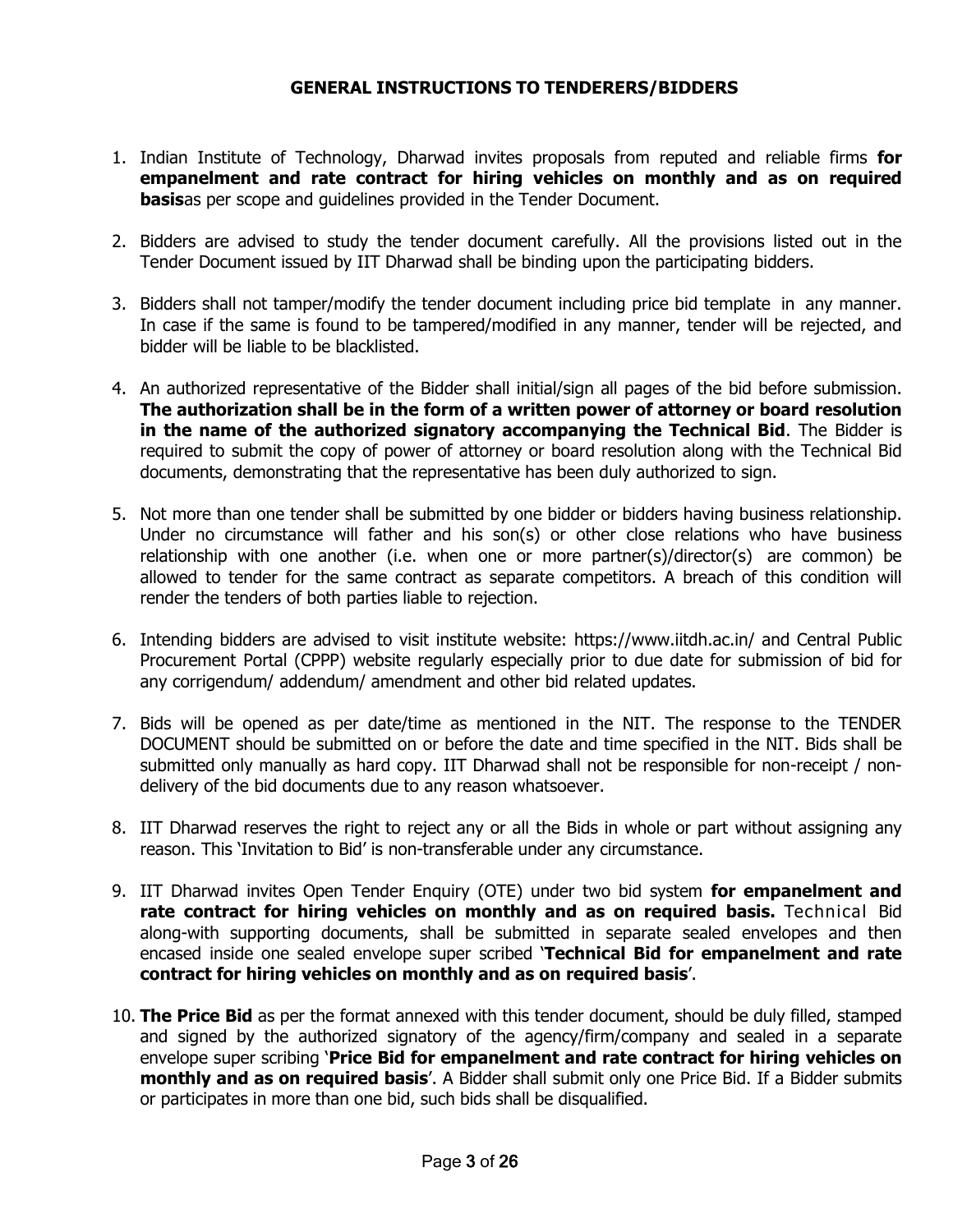- 11. The Technical bid and the Price bid shall be sealed in one envelope super scribing '**Tender for empanelment and rate contract for hiring vehicles on monthly and as on required basis**' IIT Dharwad is not responsible for accidental opening of the covers that are not properly superscribed and sealed before the time scheduled for opening. Delay / loss of bid in postal transit or due to other reasons will not be responsibility of IIT Dharwad.
- **12.**The technical bids shall be opened as per schedule placed at **Notice Inviting Tender (NIT).** The vendors who are shortlisted after qualifying technical bid evaluation will be intimated the date of opening of price bids subsequently through proper means. IIT Dharwad reserves the right to reject any or all the tenders/bids without assigning any reason thereof**.**
- 13. The **empanelment and rate contract for hiring vehicles on monthly and as on required basis** shall be concluded for a period of one year from the date of award of contract. However, the rate contract may further be extended for a period of two more years (on a year to year basis) on mutual agreement subject to the firm providing satisfactory services to IIT Dharwad. Itmay also be noted that terms & conditions of the contract shall remain unchanged during the currency of the contract. The revision of rates, if any, will be as per the tender terms.
- 14. For any query/clarification, please contact Assistant Registrar (C&S) IIT Dharwad during working hrs on phone No. 0836-2212-827 or on all time at **[osd.cs@iitdh.ac.in](mailto:osd.cs@iitdh.ac.in.)**. Bidders are requested to seek all clarifications through mail at the said id before the pre-bid meeting scheduled as per the NIT. Please note that no query / input from bidders will be addressed from the point of view of modification in IIT Dharwad requirement after the pre-bid is over. At any time, before the submission of bids, IIT Dharwad may amend the tender document by issuing an addendum/corrigendum and publishing on CPPP along-with IIT Dharwad website. The addendum/corrigendum issued shall be binding on all Bidders.
- 15. Bidders are invited to participate in pre-bid meeting scheduled as per the NIT. In case the pre- bid meeting is not held on the due date due to unavoidable reasons, it will be held on the very next working day. **Attending Pre Bid meeting is mandatory. Only those firms who will attend the Pre Bid meeting will be eligible to participate in the Tender**. Please be present at the Admin Block, IIT Dharwad, WALMI Campus, Dharwad-580011 for this purpose. All inputs / queries will be submitted to **[osd.cs@iitdh.ac.in](mailto:arcs@iitdh.ac.in)** before start of the meeting. The agenda of the pre-bid meeting shall be to elaborate all terms of tender, selection procedure, response to the queries and modification in tender document (as the case may be). The minutes of the meetingwill be uploaded on the CPPP portal and institute's website. The minutes shall be binding on all participants and shall become a part of the tender document.
- 16. **Performance Bank Guarantee (PBG)**. Even though the case is for empanelment and conclusion of rate contract, performance Guarantee shall be applicable in form of PBG. The detail of performance guarantee is given at **Serial 3 (g)** of 'Special Terms and Conditions' under 'Contract Implementation'. Format of Performance Bank Guarantee is provided with the tender document. The performance Bank Guarantee will be 3% of the average value of hiringof vehicle requirement of IIT Dharwad divided by the total number of panelists (service providers finally being empaneled).
- 17. **Validity of bids**: The rates quoted in the Bid shall be valid as stipulated in the NIT from the date of opening of the tender. Offers quoted with validity for a shorter period than above shall be liablefor rejection.
- 18. **Registered office**: In order to participate in tendering process, the contractor should have a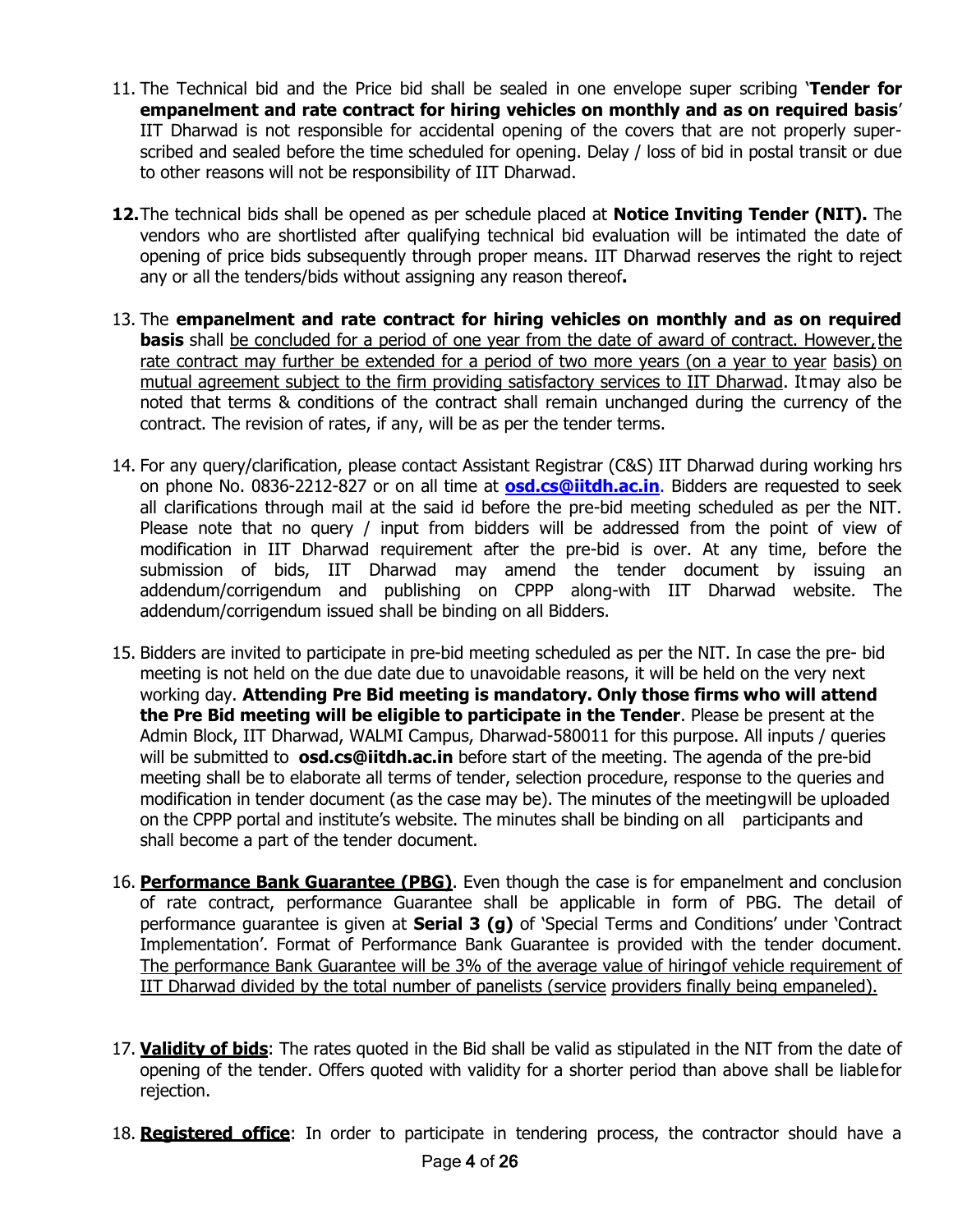registered office in Hubli-Dharwad in order to provide prompt resolution of issues and quality transport service. Service Provider will have to submit documentary proof of the same. Any change in the Address, Phone number, Fax Number, etc. have to be intimated by the service provider in writing to IIT Dharwad.

- 19. The Institute reserves the right, to extend the last date for the receipt of bids. At any time prior to the last date of receipt of bids, Institute may for any reason, whether at its own initiative or in response to a clarification, modify the tender document by an amendment. The institute also reserves the right to cancel the tender all together at any stage, without assigning any reason. In such case, any unopened document of the bidders will be returned. However, the bidders will have to collect the documents at their own cost. IIT Dharwad reserves the right to reject any or all the tenders without assigning any reason whatsoever.
- 20. **Canvassing** Vendors shall not make any attempt to establish unsolicited and un-authorized contact with IIT Dharwad officials after the opening of the offers and prior to the notification of the award. Any attempt by any vendor to bring pressure on IIT Dharwad officials shall be sufficient reason to disqualify the vendor.
- 21. The rates offered, concluded and revised as envisaged in this tender document shall be valid for entire duration of the contract and any extension of the contract thereof.
- 22. IIT Dharwad may enter into parallel rate contracts with other agency/firm/company for providing hired transport.
- 23. The contracting agency/firm/company shall provide the services continuously as per the contract terms. In case of non-satisfactory services, discontinuation of services during the currency of contract, breach of contract terms and conditions and non-compliance of the relevant regulations, the agency shall be liable for necessary legal action, forfeiture of performance bank guarantee and blacklisting.
- 24. The contracting agency/firm/company will not transfer, assign, pledge or sub- contract its responsibilities, rights and liabilities under this contract to any other agency. In case of a violation, the contract will be terminated.
- 25. IIT Dharwad shall not be responsible for any damage, loss, theft, claim, financial or other, injury to any driver engaged by agency/firm/company in the course of their performing the functions/ duties, or for any payment as compensation. In case, IIT Dharwad is put to any loss / obligation, monetary or otherwise attributable to the agency / firm / company, IIT Dharwad shall be entitled to get itself reimbursed out of the outstanding bills or the Performance Security Deposit of the agency, to the extent of the loss or obligation in monetary terms.
- **26.**IIT Dharwad will not pay for any kind of fine/challan on account of violation of traffic rules. The institute will not be responsible for any damage / accidental loss to the vehicle on duty or to any other vehicle by the vehicle on duty. IIT Dharwad will not be responsible for any injury/loss of life involving vehicles being utilized by IIT Dharwad. Contracting agency will settle such issues on their own at their own cost. Damage/Loss to the IIT Dharwad officials/guests in such cases shall be made good by the contracting agency/firm/ company which will be up to the amount of claim received from the insurer on settlement. The liability under relevant sections of Motor Vehicle Act 1968 and IPC causing death or permanent liability in such cases shall be borne wholly by the Contracting agency/firm/company. IIT Dharwad will have no responsibility whatsoever and will not entertain any claim in this regard under the provision of the law. **The Contractor/Vendor/ Agency/Firm shall**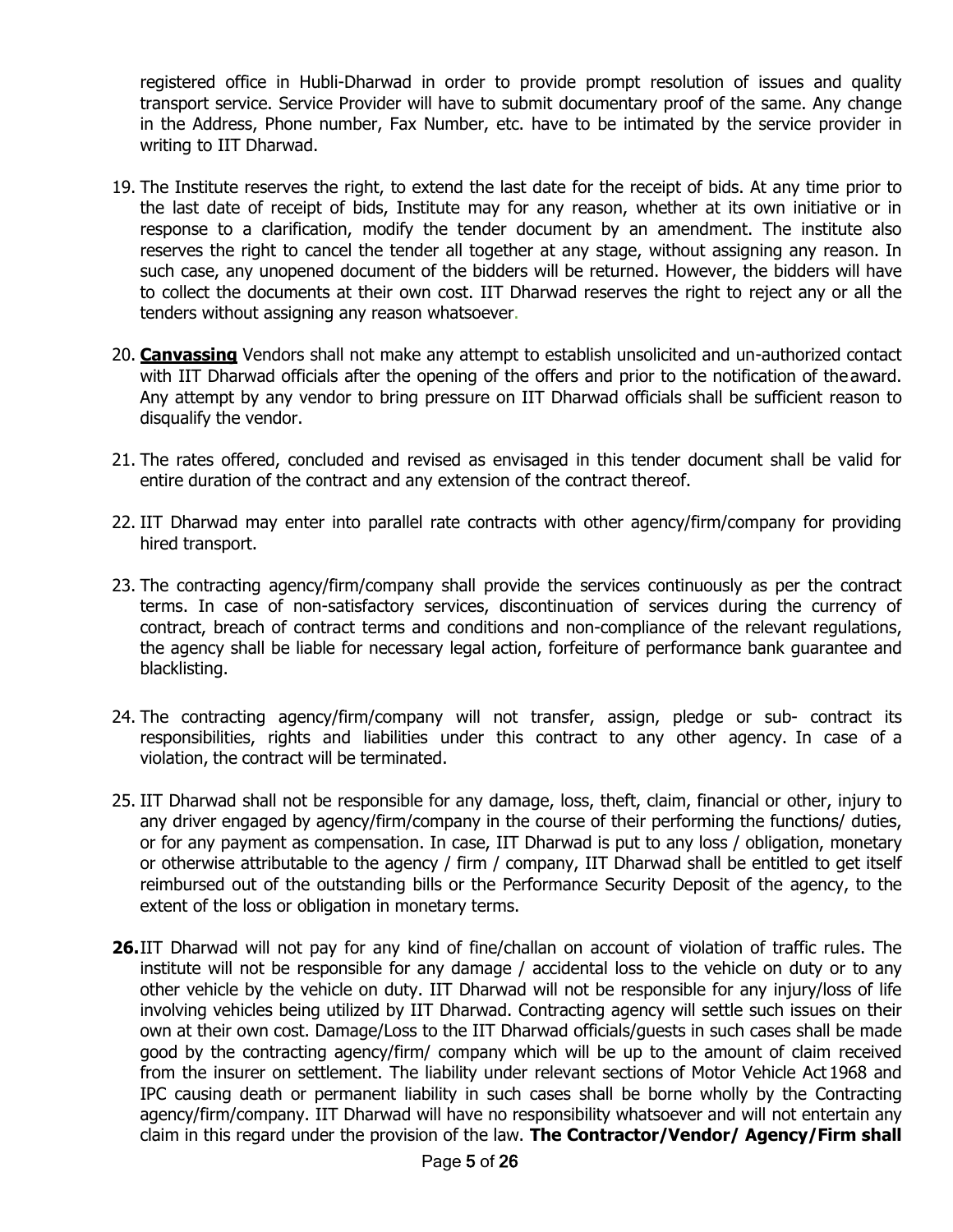#### **execute an indemnity bond to make good any claim arising on account of providing transport services to IIT Dharwad.**

- 27. Sustained default in providing the appropriate/requisitioned vehicle, will lead to termination of contract with the contracting agency / firm / company.
- 28. The Contracting agency/firm/company shall arrange for police verification report of the drivers. Police Verification Report form should be filed before deployment of drivers to the service of IIT Dharwad. Police Verification Report of the driver should be submitted to IIT Dharwad before deployment of the drivers. Contracting agency/firm/company shall also arrange for medical test ofthe drivers to be deployed from the concerned medical authority. The report of such tests should be submitted to IIT Dharwad before deployment of the drivers.
- 29. The successful agency / firm / company will make an agreement with IIT Dharwad broadly covering scope of work, requirements, terms and conditions of the services to be provided to the IIT Dharwad on a judicial stamp paper of Rs. 500/- or as per the prevailing requirement, the cost of which will be borne by the contracting agency/firm/company.
- 30. The decision of the Institute in regard to interpretation of the terms and conditions shall be final and binding on the agency.
- 31. **Revision of rates: -** The rates of diesel will be reviewed after 6 months from the date of start of service. In case, the average rate of diesel increases by more than Rs 5/- (Taking the base rate as the average cost of diesel on the day of start of service), a 0.5% increase in the rates will be admissible. However, the empaneled service providers will have to represent the case to the IIT Dharwad authorities for the same. In no case will the rates be revised before 6 months. The next revision will be undertaken after next 6 months; in case the contract is extended further.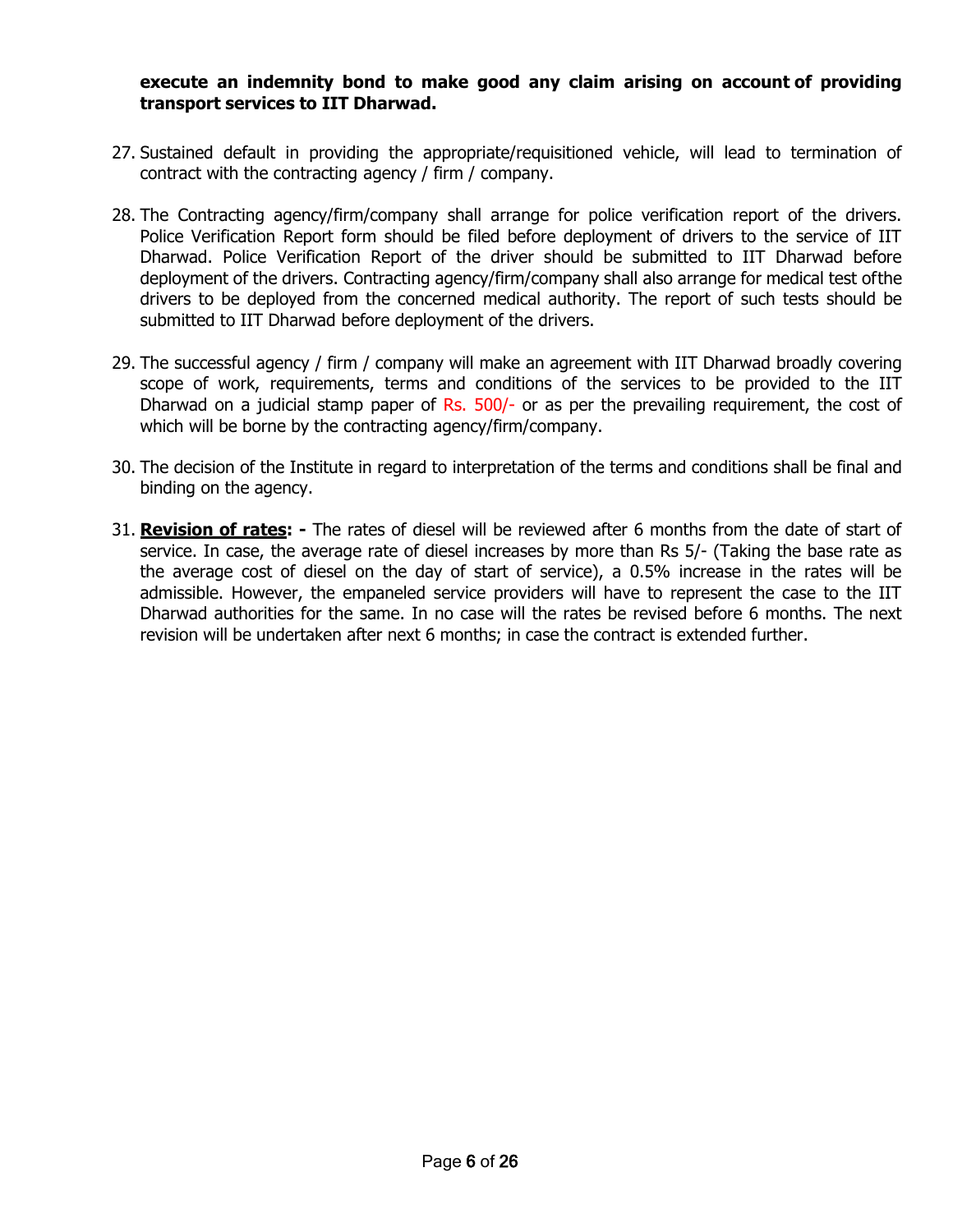## **SCOPE OF WORK**

The scope of the tender is to **empanel service providers and to conclude Rate Contract for hiring vehicles on monthly and as on required basis** to meet the transport requirements of IIT Dharwad. This will include the points in and around Hubballi  $-$  Dharwad, Belgaum, and interstate journeys. Details of scope for **empanelment and rate contract for hiring vehicles on monthly and as on required basis** is as mentioned below: -

- a) The vehicles to be supplied should be in excellent condition mechanically as well as physically (i.e. cleanliness of interiors and upholstery, carpets/mattings, finesse, presence of necessary accessories). The A.C. should be effective and the same should be used accordingly to the climatic conditions. The Trunk of the vehicles should be neat and clean to accommodate luggage without any obstacle. The vehicles should be well-maintained and serviced during the contract period. Worn out vehicles in terms of vintage and mileage will not be accepted. IIT Dharwad authorities will have the right of inspection and rejection of unsuitable vehicles in terms of mileage, vintage, outlook, cleanliness and overall suitability before assigning duty. The agency / firm / company will have to provide a suitable substitute in such cases without any extra cost.
- b) The firm will provide vehicles whose first registration with RTO is not older than 1 year and have not run for more than 25,000 kms on the date of technical bid opening. There should not be any undue noise, vibrations or other visible issues with vehicle/s. The ride should be smooth. The vehicles should be free from past history of accidents, dents and scratch marks. The colour of vehicle should be white.
- c) All necessary tools like GPS Kit, spare wheel (stepney), operational First-Aid Kit and fire extinguisher should always be available at all the time in the vehicle/s to cater for any exigency en-route.
- d) All necessary documents such as vehicle registration, comprehensive insurance, Pollution Control certificate, fitness certificate issued by Regional Transport Office and relevant permits must be available in the vehicle all the time while on duty.
- e) **The vehicles should be registered in the name of the tenderer / firm.** The vehicles must be registered for operating as taxies in RTO and must have RTO clearance for operating. The Xerox copies of relevant documents such as RC Books, Insurance Policies, RTO permits etc. should be submitted before signing the agreement.
- f) The vehicles provided to the Institute should not be owned by any employee of this Institute or his/her family members or his/her dependents. An undertaking to this effect should be given before entering into contract
- g) The contracting agency/firm/company must comply with all the Govt. rules and regulations/RTO, particularly applicable to the business. Their drivers must possess valid driving license for driving the vehicle. There should be valid and current RC, Insurance policy, Pollution check certificate, Road permit and other necessary documents as mandated by RTOs where the vehicles are deployed.
- h) The vehicles will be inspected by the authorized representative of IIT Dharwad before taking in service & the firm undertakes to supply vehicles to the satisfaction of the authorized representative.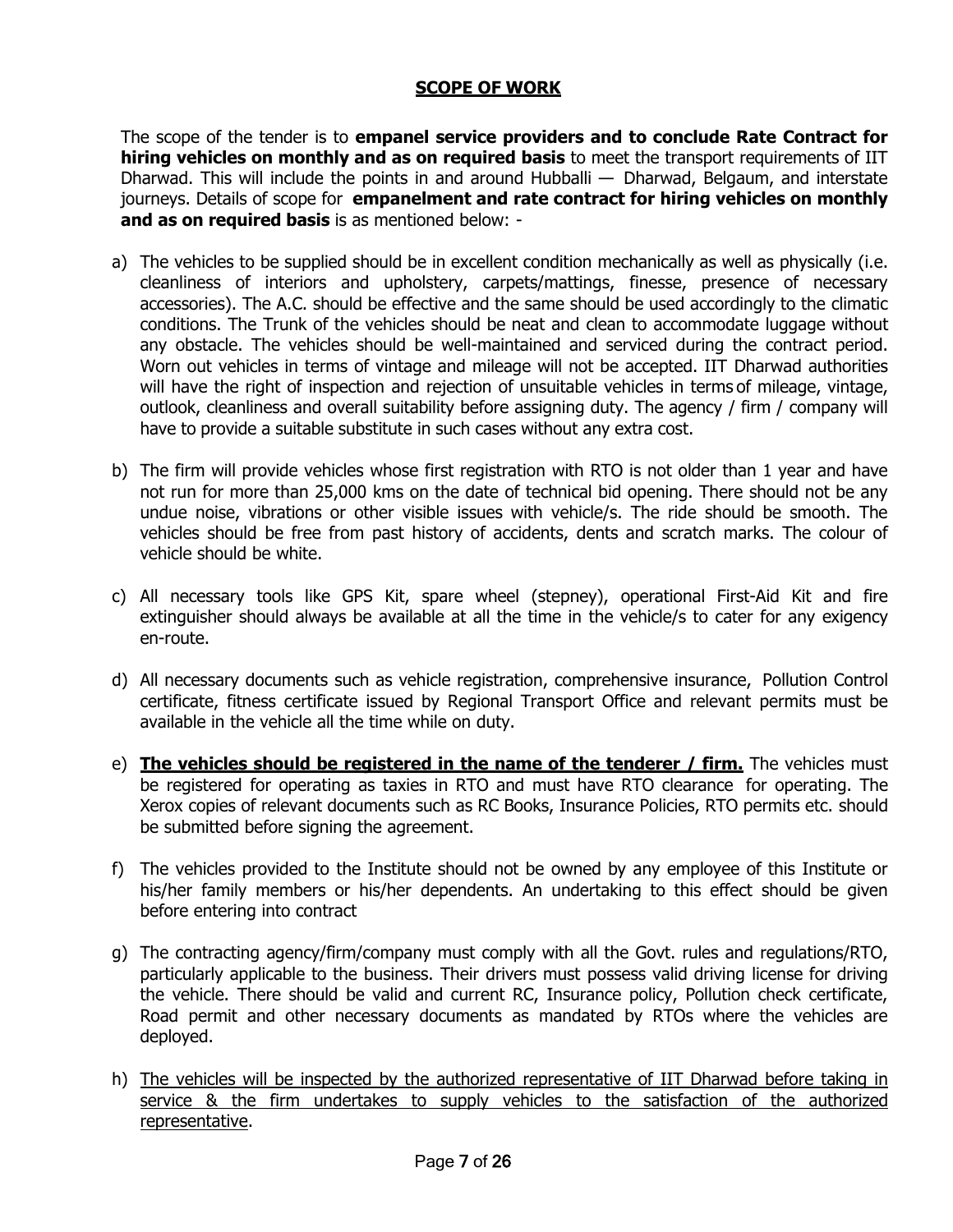- i) The drivers deployed to IIT Dharwad requirements should be fully conversant with the routes of Hubli / Dharwad / Belgaum / Ponda / Panaji and the surrounding areas. The drivers must wear uniform while on duty, they should be able to understand Kannada, Hindi & English languages, should take instructions seriously and follow them. should be well mannered, courteous, and should always carry a mobile phone with them. After taking the duty, the drivers are to maintain effective communication with the user and IIT Transport team. In any circumstance, leading to delay or no show, the drivers must inform the user and IIT Dharwad transport team without fail immediately. In case of violation of the term, a penalty as per **Appendix 'D'** shall be deducted from the bill of the agency / firm / company.
- j) The contracting agency/firm/company shall provide the services promptly as per requirement of IIT Dharwad. Official requirements will be communicated through email from Transport Section, IIT Dharwad. The agency/firm/ company shall submit the bills to IIT Dharwad as per the agreed rates along with duty slips duly signed by the user for payment. The contracting agency/firm/company should be in a position to supply vehicles even on short notice as and when required.
- k) The rate contract is also intended to be utilized by the IIT Dharwad community, nevertheless, the payment for hiring not initiated by the Transport section IIT Dharwad will not be paid by IIT Dharwad. The contractors will have to settle the payment with the individual or group users separately. IIT Dharwad shall not be responsible for payments for the services provided by agency / firm / company directly to the above category on their requests. Nor shall the transport section entertain any mediation.
- l) In case the vehicle on monthly deployment at IIT Dharwad is under repair or replaced for any other reason, the replaced vehicle should also fulfil all the requirement mentioned in this tender document.
- m) Time and Kilometer will be calculated from duty reporting point to the point of destination.
- n) The contracting agency/firm/company shall provide immediate replacement for the breakdown vehicle with same/equivalent type of vehicle within 30 minutes from the receipt of information of such breakdown. On failure to do so, no payment will be made, for such trip.
- o) The successful agency/firm/ company shall assign a supervisor/coordinator who shall be responsible for immediate interaction with IIT Dharwad so that optimal services could be availed without any disruption. The supervisor/coordinator should be available round the clock on his own direct/mobile telephone so as to respond to the call in emergencies. The supervisor/coordinator should be accessible on holidays / Sundays also for meeting IIT Dharwad vehicle requirements.
- p) In case contracting agency/firm/company provides vehicle which is of higher class than the demanded type, payment will be regulated as per the demanded type of vehicle. Vehicle of lower class than the demanded type of vehicle shall not be accepted.
- q) It shall be the responsibility of the service providing agency/ firm / company to meet transportation, food, medical and any other requirements in respect of the drivers engaged by it and IIT Dharwad shall have no liabilities in this regard.
- r) The successful agency / firm / company shall display IIT Dharwad Placard to receive IITDharwad staff / guests / user/ traveler/ officials from the Airport / Railway Station/Bus Station.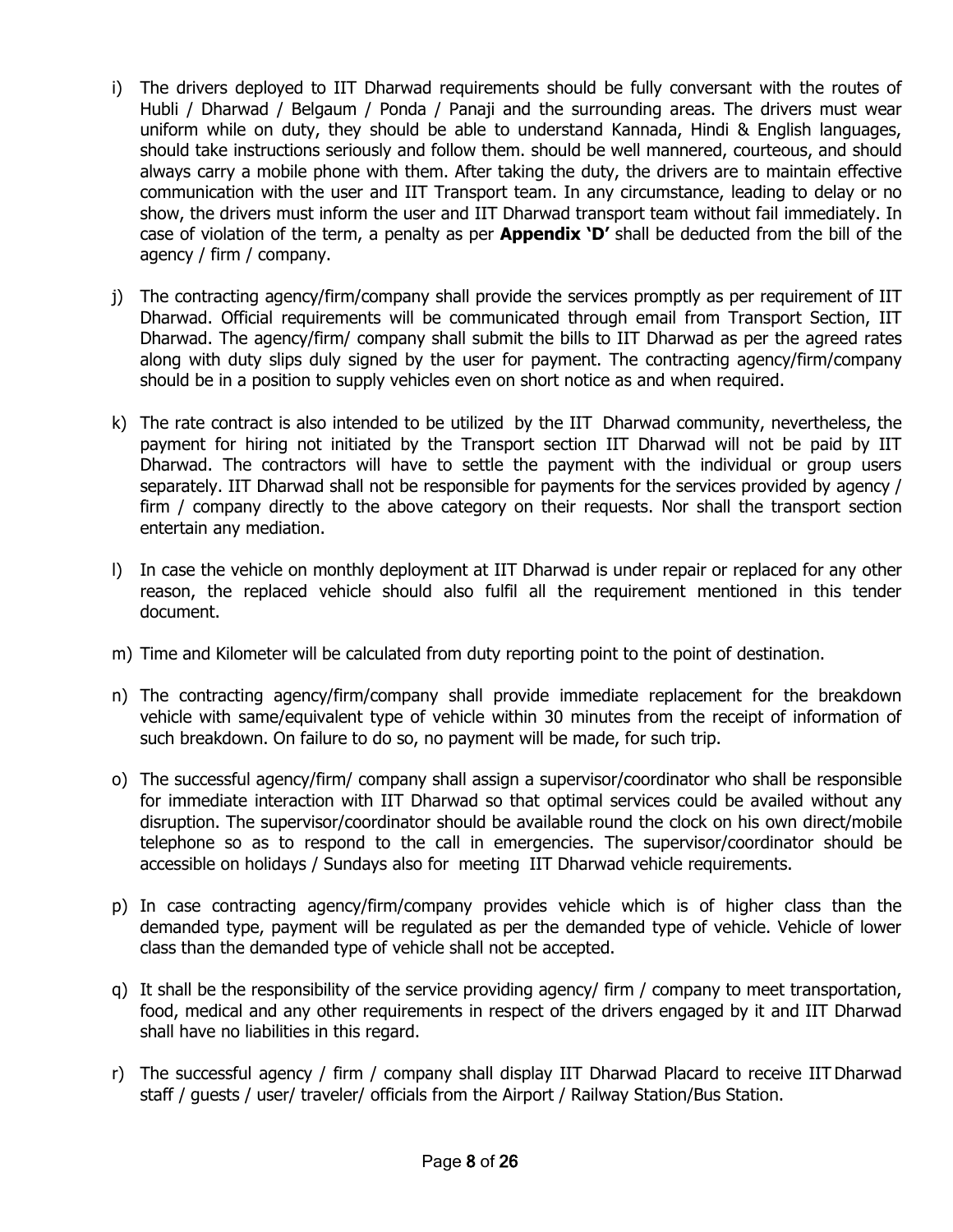## 2. **The drivers to be attached with the vehicles**:

- a) The drivers of the vehicles being hired on monthly basis must be from in and around Dharwad and Belur.
- b) The drivers of the vehicles shall possess valid driving license.
- c) The drivers should be well experienced, well mannered, polite, disciplined and should have unblemished record in safe driving.
- d) The drivers of the vehicles should have full knowledge of local city, state and national highways and traffic rules.
- e) Drivers reporting at Airport/Railway Station for pick-up duties shall display placards for helping employees and guests to identify them.
- f) It shall be the responsibility of drivers to get the log sheets regularly and accurately filled in by the users i.e. reporting, starting & ending time, opening & closing Km reading, starting & ending destinations, users signature and submitting the log sheets on the next day before 10.00 am regularly at IIT Dharwad.
- g) The agency / firm / company should ensure that sufficient cash is available with the drivers to cover essential contingent expenditure viz. refilling of fuel, urgent repairs, toll charges etc. and should carry with them related RTO/Insurance papers, RTO regulatory matters relating to the registration of vehicles etc., fitness certificate of the vehicles, valid driving license etc.
- h) IIT Dharwad is a total tobacco and alcohol free campus hence drivers of the vehicles should not be smoking, chewing of tobacco products etc. while on duty. No prohibited items such as explosives, liquor, drugs etc. should be carried in the vehicles.
- i) In case, the driver of the vehicle does not discharge his duties or commits any misconduct or offence, he shall be replaced immediately by the agency / firm / company.
- j) Drivers must strictly follow the speed limits and traffic rules.
- 3. **Rates quoted**: The rates quoted by the tenderer shall be deemed to include all expenses etc. whatsoever that the agency / firm / company may be required to incur, except GST. However, in case of interstate journey, the toll tax / RTO tax paid at the check post while entering into the limit of the other state shall be reimbursed on actual basis on production of original receipt, Parking charges at Airport/ Railway Station toll charges shall be reimbursed on actual basis on production of original receipt and the same should be claimed in the regular monthly bill. The Institute reserves the right to verify the authenticity of claims pertaining to parking slips/ Toll charges and if the same is not found genuine, no payment shall be made / if already made, the same will be recovered.

#### 4. **Payments**:

- a) The agency / firm / company shall be paid monthly after receipt of bill along with monthly statement of service. All bills should be supported by daily vehicle usage log sheets duly signed by users and/ or Rep of IIT Dharwad.
- b) No claim for interest will be entertained by the Institute in respect of any payments/ deposits which will be held with IIT Dharwad due to dispute between the institute and agency / firm / company or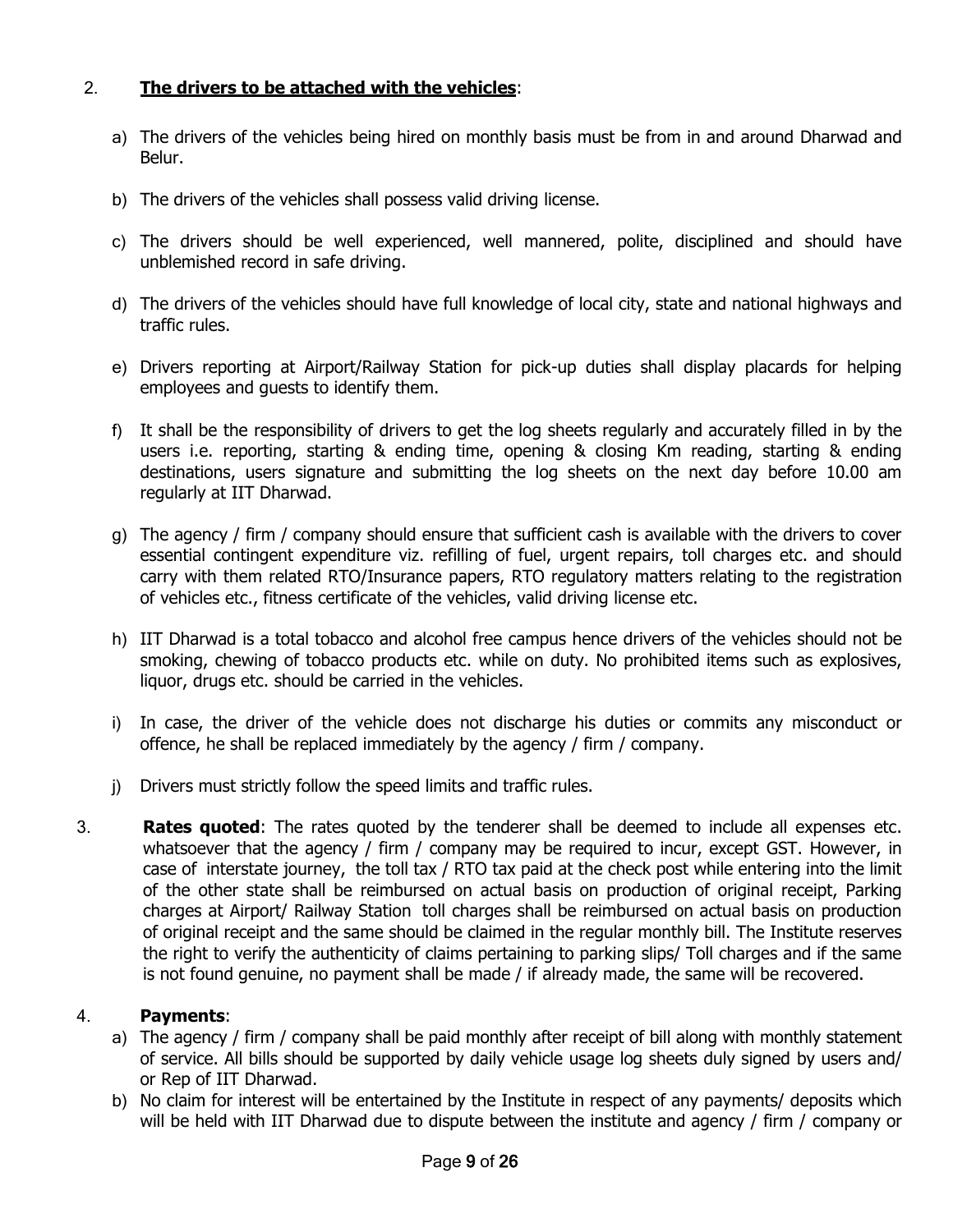due to administrative delay for the reasons beyond the control of IIT Dharwad.

- c) As per the Govt. regulation, taxes at the applicable rate will be deducted at source from the bills of the agency / firm / company. Necessary TDS certificate will be issued by IIT Dharwad.
- d) If tender terms are not adhered to or there are unauthorized deviations from the required documents, the bill submitted is liable to be returned without payment.
- 6. **Penalty Clause**: Penalty shall be levied for shortfall in service as per **Appendix 'D'**. The penalty amount shall be deducted from the bill / PBG. The competent authority at IIT Dharwad reserves the right to award such penalty and the decision shall be final and binding on both the parties.
	- 7. **Minimum eligibility Criteria.** IIT Dharwad has set up minimum eligibility criteria for the bidding purposes. All bidding parties must meet following criteria before they apply for the bid. The bidding parties meeting the criteria must enclose their supporting documents along with the technical bid. Firms having the mentioned minimum eligibility criteria only will be considered for further evaluation.

| $\overline{\mathsf{SI}.}$<br>No. | <b>Criterion</b>                                                                                                                                                                                                                                                                                                                                                                                                                                                                                                                | <b>Documents to be provided</b>                                                                                                                                                                                                                                                                                                                                                                                                              |
|----------------------------------|---------------------------------------------------------------------------------------------------------------------------------------------------------------------------------------------------------------------------------------------------------------------------------------------------------------------------------------------------------------------------------------------------------------------------------------------------------------------------------------------------------------------------------|----------------------------------------------------------------------------------------------------------------------------------------------------------------------------------------------------------------------------------------------------------------------------------------------------------------------------------------------------------------------------------------------------------------------------------------------|
| (a)                              | The bidder shall be a firm/ company/ partnership/<br>proprietorship firm registered under the Indian<br>Companies Act, 1956/ the partnership Act, 1932<br>and who have their registered offices in India.                                                                                                                                                                                                                                                                                                                       | Copy of Certificate of incorporation and<br>Partnership Deed. (As the case maybe)                                                                                                                                                                                                                                                                                                                                                            |
| (b)                              | Bidder should be registered with Income Tax and<br>Goods & Service Tax departments                                                                                                                                                                                                                                                                                                                                                                                                                                              | (a) Attested copy of PAN/GIR Card<br>(b) Attested copy of Goods & Service<br>Tax registration certificate                                                                                                                                                                                                                                                                                                                                    |
| (c)                              | The bidder or any of its partners/directors etc.<br>should not have been black listed/debarred by any<br>of the government agencies or department                                                                                                                                                                                                                                                                                                                                                                               | Self-Declaration<br>in the format as<br>appended.                                                                                                                                                                                                                                                                                                                                                                                            |
| (d)                              | Bidder should have minimum 3 years' experience<br>in providing vehicles on monthly basis / as on<br>required basis to government / semi Govt. / Pvt.<br>organizations of National repute. The period for<br>experience will be calculated from the date of<br>technical bid opening.                                                                                                                                                                                                                                            | Copy of Work Orders /Agreements for<br>the award of work / service.                                                                                                                                                                                                                                                                                                                                                                          |
| (e)                              | Successfully completed works of providing<br>3<br>vehicles on monthly rate basis/rate contract,<br>as on the date of tender opening. This must include<br>the most recently completed work.                                                                                                                                                                                                                                                                                                                                     | Work<br>Satisfactory<br>Completion<br>Certificates of the work, along-with<br>verifiable contact details of certifying<br>reference<br>authority.<br><b>The</b><br>will<br>be<br>contacted to verify the certificate and<br>quality of service.                                                                                                                                                                                              |
| (f)                              | The bidder should have a registered Office for<br>security services at Dharwad/Hubballi or should<br>open a registered office in Dharwad at the time of<br>award of contract so as to attend to IIT Dharwad<br>calls within 30 Minutes and resolve the issues if any<br>at the earliest. The Office should be registered with<br>the Hubballi Dharwad Municipality Corporation<br>(HDMC)/Labour Commissioner office or it should be<br>registered<br>under<br>the<br>Karnataka<br>Shops<br>and<br>Commercial Establishment act, | Relevant document verifying ownership<br>or legal lease of the registered office<br>as per list of valid address proof<br>documents mandated by Unique<br>Identification<br>Authority<br>of<br>India<br>(UIDAI). Or in case the bidders are<br>presently not having office at above<br>mentioned location then they should<br>provide an undertaking to open a<br>registered office within 30 days of<br>award of contract (Appendix "G") be |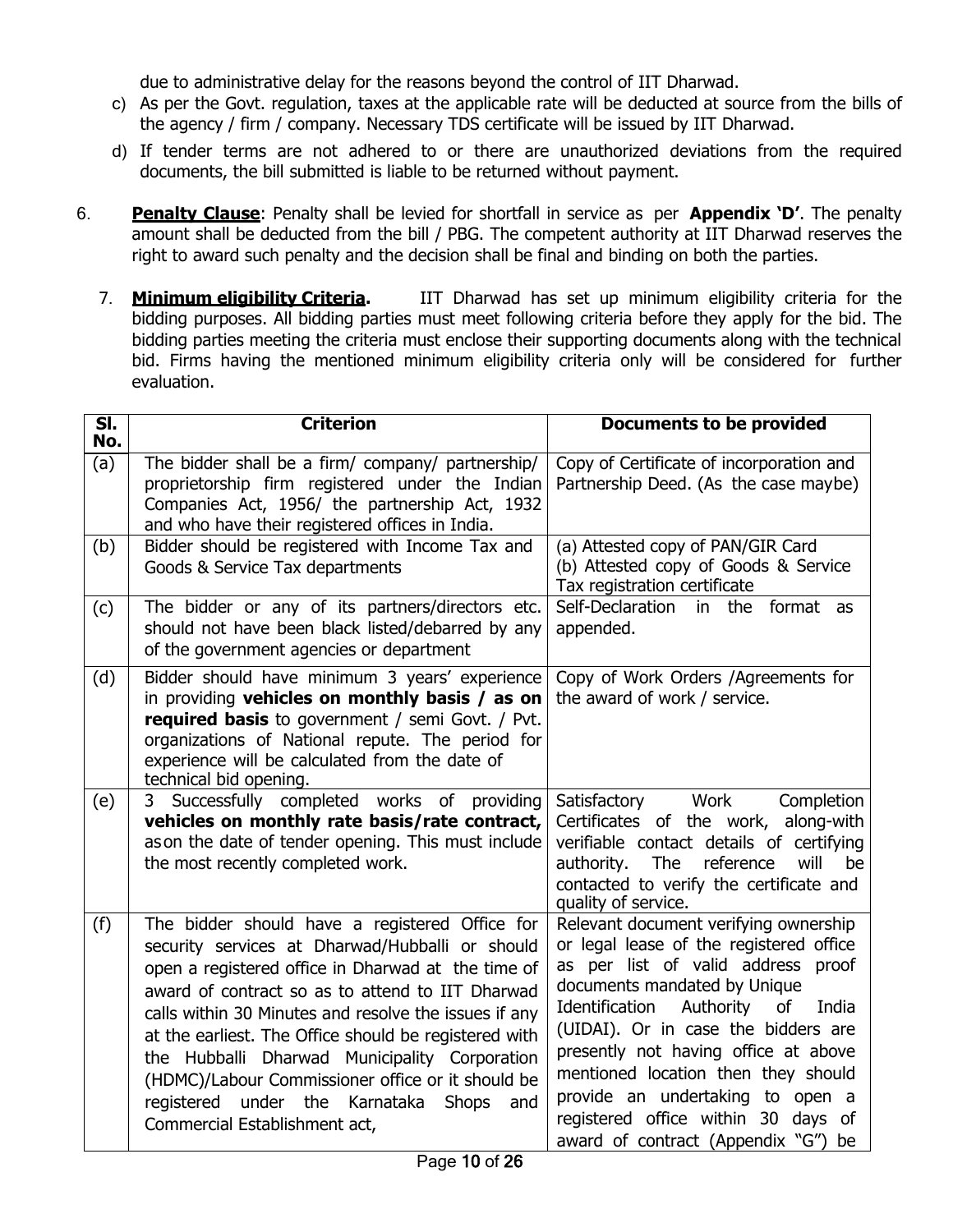|     | 1961.                                                                                                                                                                                                                                                                              | provided within the stipulated time.                                                                                                                                                                                                                                                                                                      |
|-----|------------------------------------------------------------------------------------------------------------------------------------------------------------------------------------------------------------------------------------------------------------------------------------|-------------------------------------------------------------------------------------------------------------------------------------------------------------------------------------------------------------------------------------------------------------------------------------------------------------------------------------------|
| (g) | In case the bidder has provided service to IIT<br>Dharwad in the past, the service should be<br>satisfactorily completed.                                                                                                                                                          | A certificate of satisfactory service<br>completion from competent authority<br>of IIT Dharwad must be attached, else<br>the bid will be technically rejected.                                                                                                                                                                            |
| (h) | Bidder should accept all the tender conditions<br>unconditionally and sign all the pages of the tender<br>document to this effect. The bidder shall specify an<br>authorized representative with written power of<br>attorney of the signatory of the bid to commit the<br>bidder. | All the pages of the tender document<br>should be signed by the bidder. Power<br>of attorney / authorization along with<br>Name, contact details and designation<br>of the representative, duly signed by<br>the proprietor $/$ all the partners $/$ the<br>board (as the case may be) must be<br>submitted along with the technical bid. |

## 8. **Evaluation Criteria for empanelment.**

- a) Technical bids will be opened first and evaluated based on the documentary validation and evaluation criteria (including minimum eligibility criteria) stipulated in the tender document.
- b) Commercial bids of only technically suitable/ qualified bidders will be opened. Unopened commercial bids of technically unsuitable bidders will be returned back to the bidders. Bidders will have to collect the same along-with a requisition. As provided in the price bid format, the bidders will have to quote the rates for each travel package, extra hour, extra km,drivers Bhatta separately for each category of vehicles.
- c) The L-1 rates for each travel package, extra hour, extra km, driver's bhatta separately for each category of vehicles will be identified. The L1 rates shall be decided on the basis of the lowest rate offered for each travel package, extra hour, extra km, drivers Bhatta etc. separately for each category of vehicles. (exclusive of GST, which shall be paid on actual as applicable).

**Example**: - Say, for the category of vehicle given at SI. No. 1 at the table below, two bidders A and Bhave quoted rates -

| SI.<br>No. | <b>Category of vehicle</b>                                                                                             | 4 hrs $\&$   8 hrs<br><b>80 km</b> | &150<br>km | $12$ hrs<br>1&<br>300<br>km | Per<br><b>Extra</b><br><b>Hour</b> | Per<br><b>Extr</b><br>aKM | <b>Driver</b><br>bhatta for<br>outstation<br>journey |
|------------|------------------------------------------------------------------------------------------------------------------------|------------------------------------|------------|-----------------------------|------------------------------------|---------------------------|------------------------------------------------------|
|            | Toyota Etios / Maruti Ciaz/ Swift<br>Desireand equivalent class of sedan<br>$\vert$ cars (4+1 Seater Vehicles) with AC |                                    |            |                             |                                    |                           |                                                      |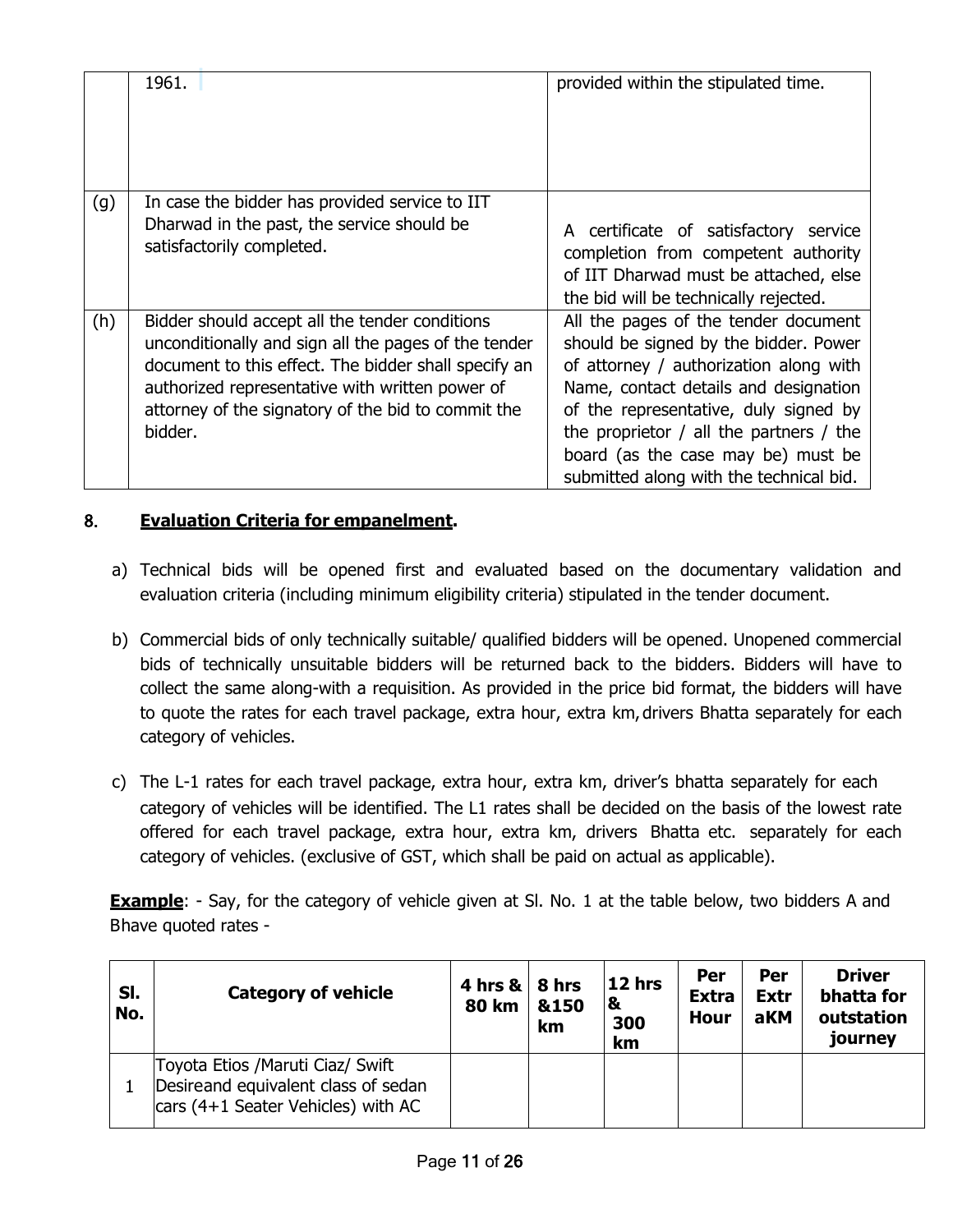**-bidder A** has quoted Rs. 100 for 4 hrs & 80 Km, Rs. 120 for 8hrs & 150 Km, Rs. 200 for 12 hrs & 300Km, Rs. 80 for extra hour, Rs. 10 for extra KM and Rs. 100 for driver's Bhatta.

**-bidder B** has quoted Rs. 95 for 4 hrs & 80 Km, Rs. 125 for 8hrs & 150 Km, Rs. 180 for 12 hrs & 300 Km,Rs. 100 for extra hour, Rs. 8 for extra KM and Rs. 90 for driver's Bhatta.

| SI.<br>No. | <b>Category of vehicle</b>                                                                                         | 4 hrs &<br><b>80 km</b> | <b>8 hrs &amp;</b><br>150 km | 12 hrs<br>& 300<br>km | Per<br><b>Extra</b><br><b>Hour</b> | Per<br><b>Extr</b><br>a<br>KM | <b>Driver</b><br>bhatta<br>for<br>outstation<br>journey |
|------------|--------------------------------------------------------------------------------------------------------------------|-------------------------|------------------------------|-----------------------|------------------------------------|-------------------------------|---------------------------------------------------------|
|            | Toyota Etios / Maruti Ciaz/ Swift<br>Desire and equivalent class of<br>sedan cars (4+1 Seater Vehicles)<br>with AC | Rs. 95                  | Rs. 120                      | Rs. 180               | <b>Rs. 80</b>                      | <b>Rs. 8</b>                  | <b>Rs. 90</b>                                           |

**-L1 rates** in the above case will be adjudged as following: -

- d) Bidders quoting L1 rate will be automatically empaneled for respective categories. Bidders quoting L2, L3, and L4 rates will be offered to match L1 rates. On receiving their willingness to match L1 rates and request for empanelment, the bidders will be empaneled for respective travel package under corresponding category of vehicle.
- e) Total number of empaneled vendors shall not accede 4 (four) for any travel package under corresponding category of vehicle. L5, L6 as above will only be offered to match L1 rates, in the event of anybody amongst (L2, L3, L4) vendors are unwilling to be empaneled. In case of less than 4 bidders, all bidders willing to match L1 rates will be empaneled.
- f) All bidders desirous to be empaneled by matching L1 rates will have to submit their willingnessin writing within 3 working days of discovery of L1 rates. The institute shall issue a 'Letter of Empanelment' to the Bidders quoting L1 rates in various categories and all other vendors willing to match L1 rates and wishing to empanel.
- g) This being a rate contract, purely aims at fixing rates. It does not guarantee or promise work or specify quantity of vehicles required. In addition to official requirement, the rate contract is also expected to cater to personal requirements of IIT Dharwad community. IIT Dharwad reserves the right to assign work to empaneled firms on 'as on' required basis.
- **h)** The bidders are required to be quote their most competitive rates after considering **the scope of work and scope of service fulfilling all the tender terms.**
- **i)** There should be no ambiguity in the quoted rates and the rates must be quoted strictly as perthe price bid format. **Conditional offer or the proposal not furnished in the format attached at Appendix 'B' shall be considered non-responsive and is / are liable to be rejected.**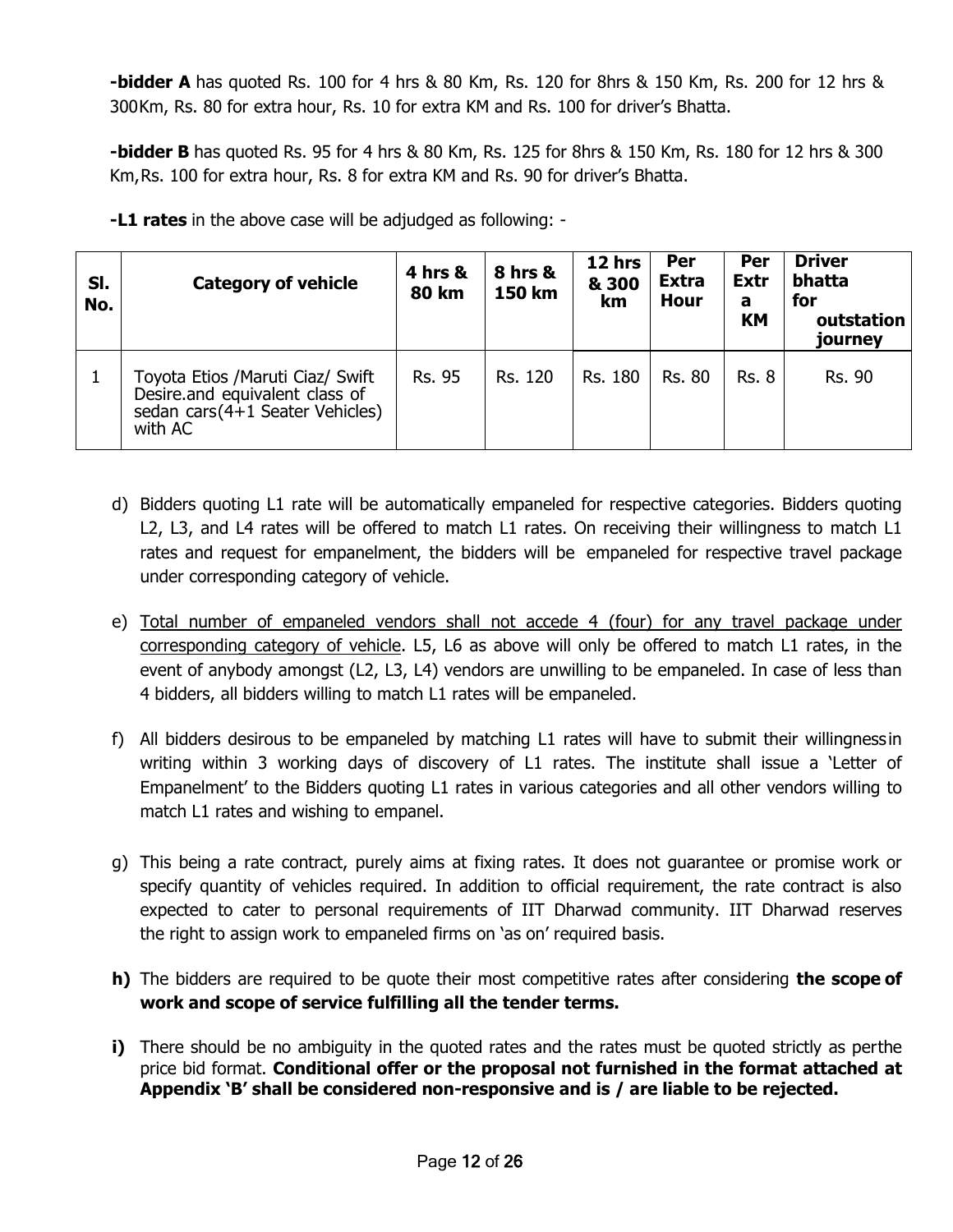#### **Special Terms and Conditions**

- 1. The bidding firms are advised to carefully study the various clauses contained in the Special Terms and Conditions before submitting their bids. Firms willing to participate in the tender may also visit IIT Dharwad and acquaint themselves with the nature and quantum of work involved before submitting the bids.
- 2. TDS @ 1% / 2% as applicable rate shall be made from the amount payable to the Contractor. The TDS certificate will be issued by IIT Dharwad. Payment of income tax is the sole responsibility of the Contractor.

#### 3. **Contract Implementation.**

- (a) Sub-contracting of the work will not be allowed.
- (b) Persons below the age of 18 years shall not be engaged for the work. The Contractor will submit medical certificate/any other certificate as age proof of the workmen deployed by him. The Contractor will also submit medical certificate to the effect that the workmen deployed by him are fit for work and are not suffering from any contagious disease.
- (c) The Contractor will be accountable for any accident, injury and loss of life to the workers deployed by him and shall be responsible for payment of compensation as per law. If need arises, the institute will recover such amount from the Contractor to effect payment to the affected person(s).
- (d) Notwithstanding the allocation of the volume of work during the Contract period and/or tenure of Contract**, IIT Dharwad reserves the right to terminate the contract at any time without assigning any reason**. Wherever feasible the institute may consider notification of the annulment one month in advance to the Contractor.
- (e) The successful agency / firm / company will have to deposit a refundable interest free security deposit in form of Performance Bank Guarantee (PBG) in favour of **The Registrar, IIT Dharwad** of Rs. --------- (3% of the average value of hiring of vehicle requirement of IIT Dharwad divided by the total number of service providers finally being empanelled) within 15 days from award of work from a scheduled/ nationalized bank payable at Hubballi / Dharwad. This PBG shall cover entire period of contract and shall remain valid for a period of 60 days beyond the period of contract. Deductions shall also be made from Contractor's PBG during implementation of the contract that may become due as **penalties for violation of rules, terms and conditions**, damages, liabilities or for other causes. The format of PBG is given as an **Appendix** to this document. The successful bidder has to renew the Bank Guarantee on same terms and conditions for the period of extension of contract.

#### 4. **Safety & Insurance.**

- (a) The Contractor shall follow safety procedures in all respects.
- (b) The Contractor will adhere to safe working practices and will take all safety measures necessary for safety of his workmen. He will remain responsible for the safety of his engaged persons. The Contractor should provide all necessary safety instructions, personal protective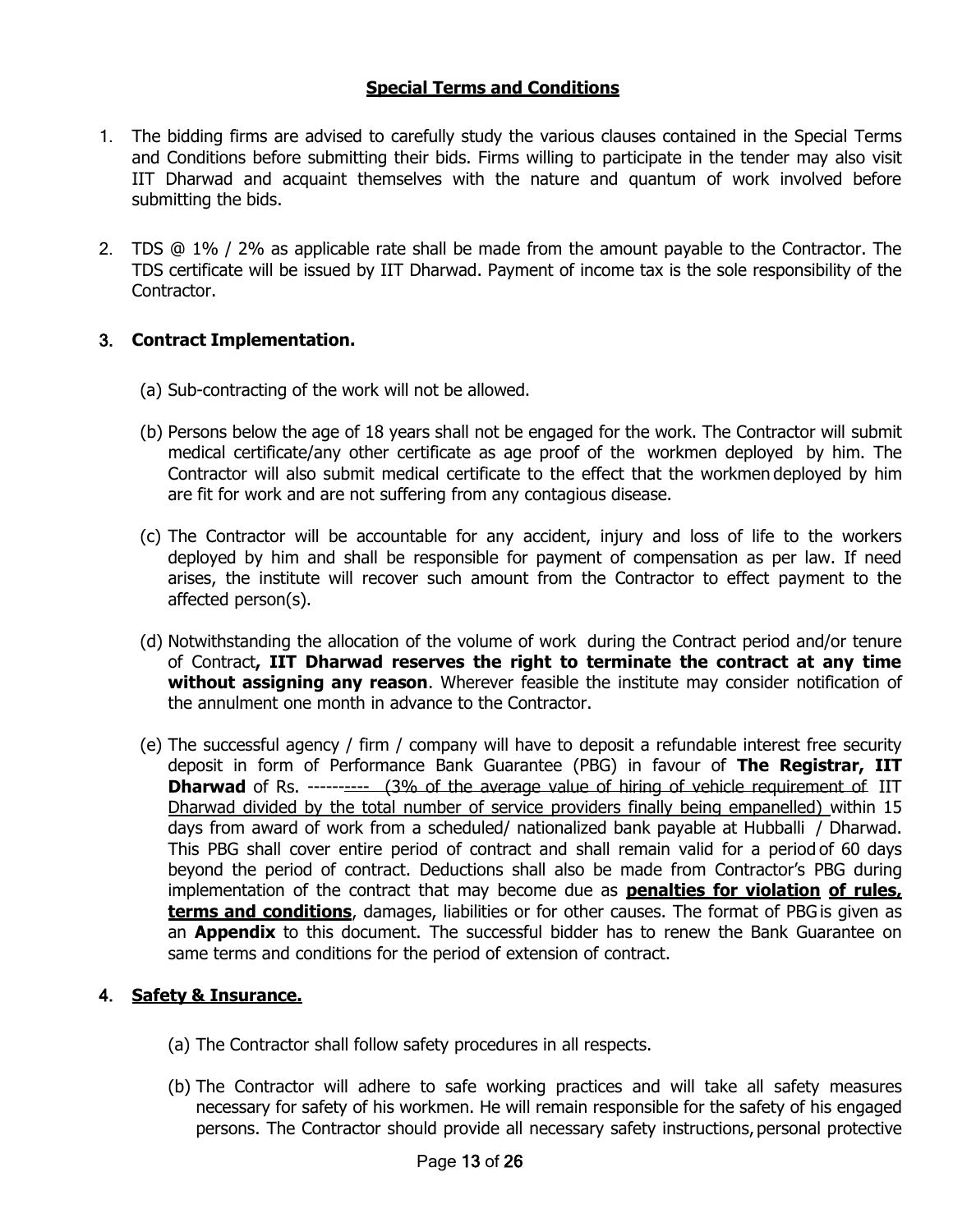safety equipment to the persons engaged by him as applicable and required.

(c) The Contractor shall be liable to bear all expenses/damages/compensation in the eventof any injury or loss of life of the personnel engaged by him while on duty.

# 5. **Security**

- (a) The Contractor shall be bound by all security procedures followed at IIT Dharwad and abide by security instructions for all purposes. Workmen engaged by him will be liable for check and search by the security on duty while mustering in and out and also at the other random places and timings. Any breach/violation of security regulations in the work premises by any of the Contractor's persons shall be Contractor's responsibility.
- (b) The Contractor will be responsible for good conduct of his workmen. If any workman is found indulging in undesirable activities, he will have to be withdrawn immediately as asked by the institute and replaced with a new person.
- (c) Institute reserves right to disallow any or all of the Contractor's men from being deployed inside the institute campus without assigning any reason.
- (d) In the event of any damage to the property of the institute or life of its employees and/or their dependents the Contractor shall be liable for payment of compensation and/or prosecution in accordance with applicable law and provisions. Compensation for damage to the property of the institute will be as assessed by authorized representative(s) of the institute and shall be recoverable from the Contractor at market value.

## 6. **Statutory Obligations**

- (a) The Contractor shall abide by and comply with the provisions of all the Acts, Rules and notifications issued by Central/State Govt. as applicable from time to time in respect of the contracted work and all staff employed by him at his own cost and risk, including the following:
	- I. Motor Vehicle act 1988
	- II. Contract Labour (Regulation and Abolition) Act 1970
	- III. Contract Labour (Regulation & Abolition) Central Rules 1971
	- IV. Payment of Wages Act 1936, Payment of Wages (Amendment) Act 2005
	- V. Minimum Wages Act 1948
	- VI. Minimum Wages (Central) Rules 1950
	- VII. Employees' Compensation Act 1923
	- VIII. The E.P.F. and Miscellaneous Provisions Act 1952
	- IX. Employees State Insurance Act 1948
	- X. The Child Labour (Prohibition and Regulation) Act 1986
- (b) Liability arising due to failure to adhere to statutory or other legal provisions attributable tothe Contractor shall be borne by the Contractor himself.
	- (i) The Contractor shall maintain up to date records required for compliance with the provisions of all the Acts and Rules made by Central/State Govt. as applicable from time to time in respect of the contracted work.
	- (ii) If a bidding firm/ Contractor is found violating any statutory provisions concerning motor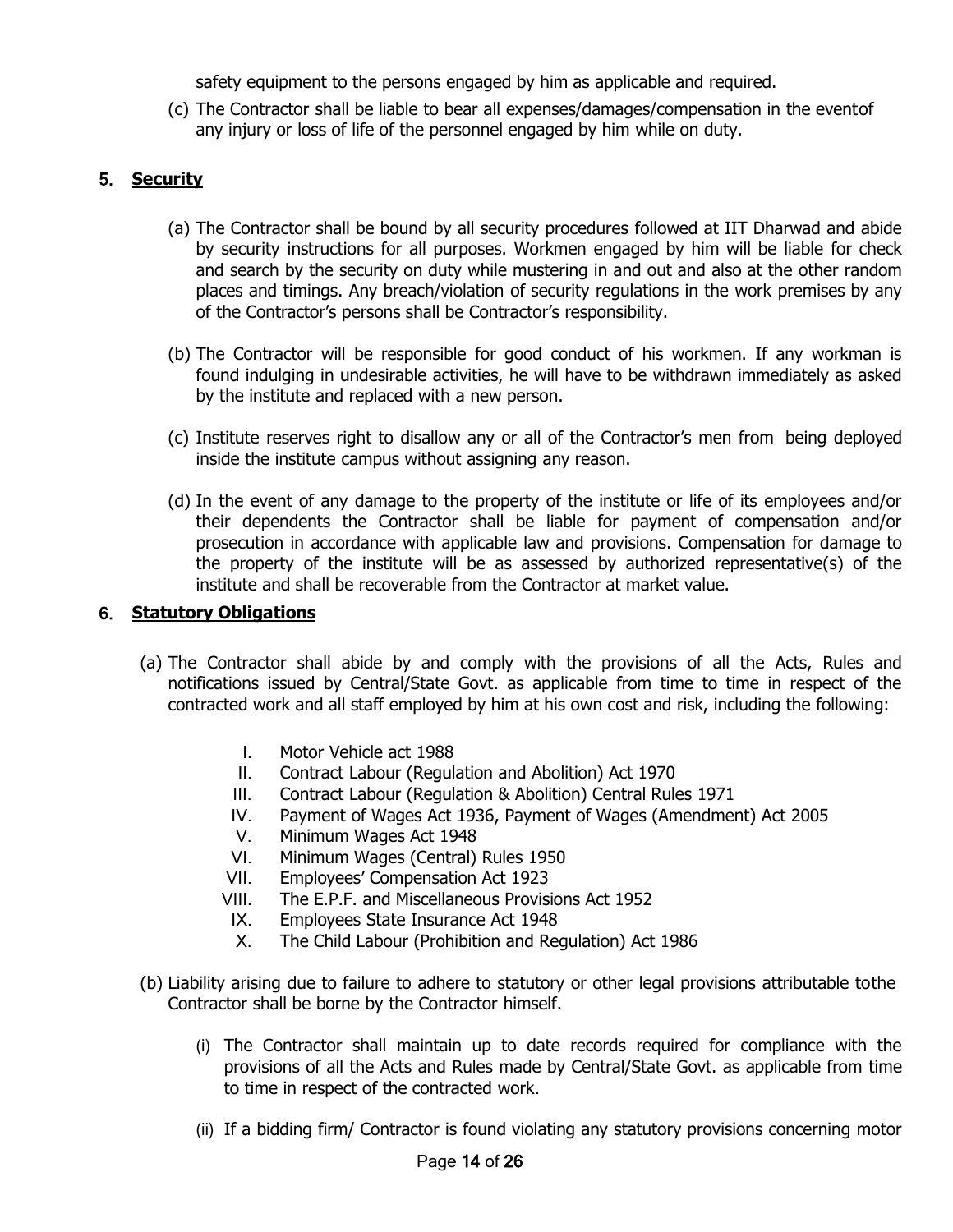/ vehicle/ labour laws or has given incorrect/false/misleading information, affidavit or documents at any stage of tender or contract, necessary action as deemed fit, that may include debarring of the firm, shall be initiated.

# 7. **General**

- (a) The persons employed by the Contractor, will have no right whatsoever to claim permanent/temporary employment in this organization. There will be periodical as well as surprise checking of the services provided by the Contractor for the subject job by the representative of the institute. In case of default, the contract will be liable for short closureof supply order forfeiting the security deposit.
- (b) If any employee of the Contractor is found to have committed misconduct or misbehaviour, the institute at its sole discretion, may direct the Contractor to remove such employee and the Contractor shall remove such employee(s) without questioning the decision of the institute.
- (c) Further, the personnel deployed by the Contractor shall not engage themselves in any undesirable activities within the institute premises. They shall not indulge in any business dealings with any agency directly or indirectly associated with Institute or in trade union activities. In the event of violation, they will be debarred from entering the Institute and contract can also be considered for termination and forfeiture of the security deposit.
- (d) The personnel deployed by the Contractor shall be available at the place of work defined for them. They must not visit undesignated places without valid authorization by Institute.
- (e) No housing/accommodation will be provided by the institute to the personnel deployed bythe Contractor unless otherwise specifically provided in the contract.

# 8. **Indemnity Clause.**

The Contractor has to execute an indemnity bond stating " **The Contractor indemnifies IIT Dharwad of any issues arising due to "providing vehicles to IIT Dharwad" i.e. that may cause any adverseclaim against IIT Dharwad**".

#### 9. **Arbitration clause for resolution of disputes**

- a) All disputes arising between the parties out of or relating to the contract, operation or effect of this contract or breach thereof shall be settled by arbitration in accordance with the rules of arbitration of the Indian Council of Arbitration and the award made in pursuance thereof shall be binding on the parties.
- b) The arbitration bench shall make a reasoned award. The venue of arbitration shall be at Dharwad, Karnataka, India.
- c) Work under the contract shall be continued by the Contractor during the arbitration proceedings, unless otherwise directed in writing by IIT Dharwad or unless the matter is such that the work cannot possibly be continued until the decision of the arbitrators is obtained and save as those which are otherwise expressly provided in the contract, no payment due or payable by IIT Dharwad shall be withheld on account of such arbitration proceedings, unless it is the subject matter or one of the subject matter thereof.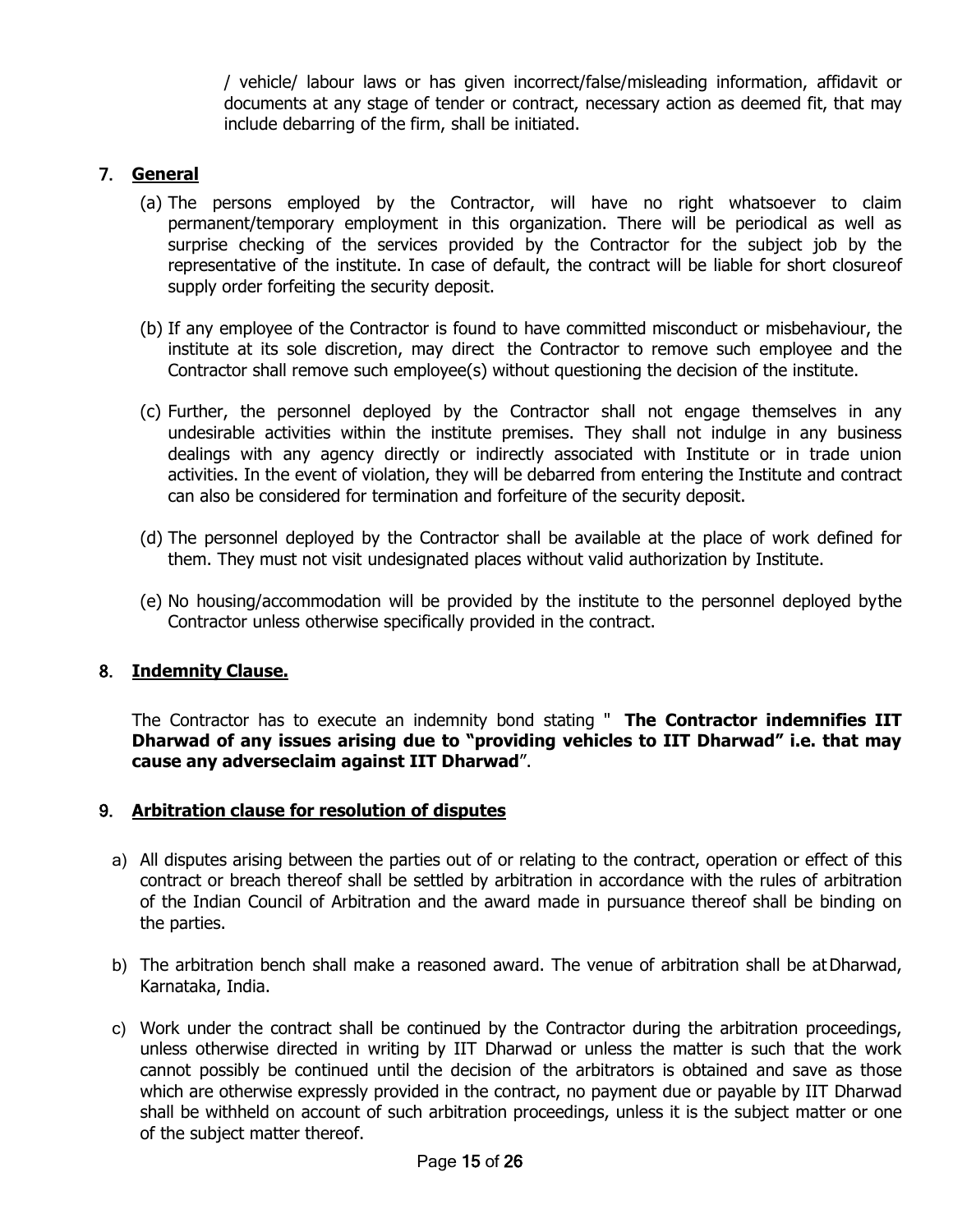d) The Arbitrator's fee, expenses and all other costs and other expenses relating to the holding of arbitration shall be borne by both the parties equally. However, the fees and expenses of Advocates and expenses relating to presentation of witnesses shall be borne by the respective parties. Should the arbitrator give a specific award in respect of costs then it would prevail.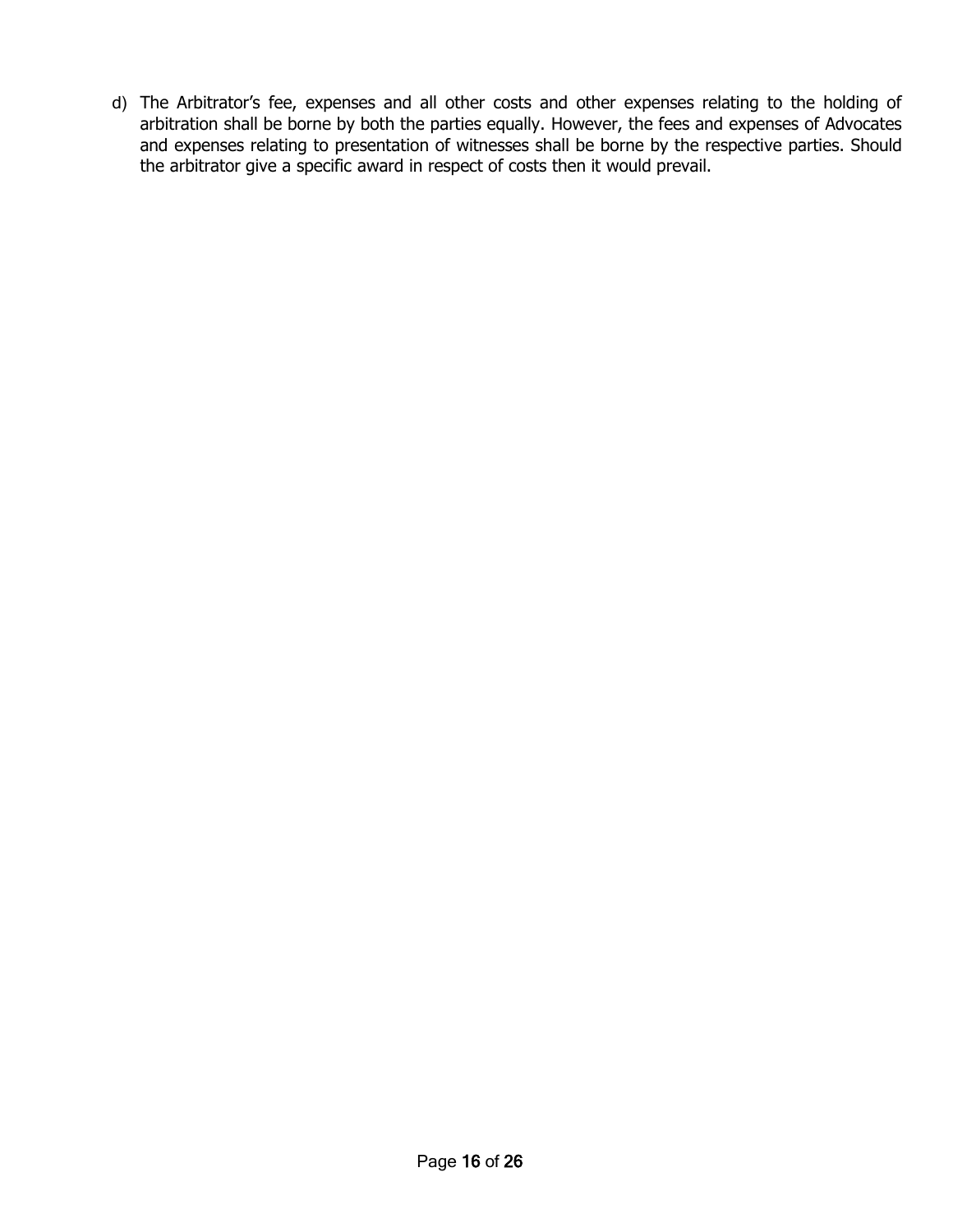## **Details to be provided with technical bids for empanelment and rate contract for hiring vehicleson monthly and as on required basis**

| SI. | <b>Criterion</b>                                                                                                                                                                                                                                                                                                                                                                                                                                                                                                          | <b>Documents to be provided</b>                                                                                                                                                                                                                                                                                                                                                                                                                                                                                    | <b>Whether</b>     | Page |
|-----|---------------------------------------------------------------------------------------------------------------------------------------------------------------------------------------------------------------------------------------------------------------------------------------------------------------------------------------------------------------------------------------------------------------------------------------------------------------------------------------------------------------------------|--------------------------------------------------------------------------------------------------------------------------------------------------------------------------------------------------------------------------------------------------------------------------------------------------------------------------------------------------------------------------------------------------------------------------------------------------------------------------------------------------------------------|--------------------|------|
| No. |                                                                                                                                                                                                                                                                                                                                                                                                                                                                                                                           |                                                                                                                                                                                                                                                                                                                                                                                                                                                                                                                    | provided<br>Yes/No | No.  |
| (a) | The bidder shall be a firm/ company/ partnership/<br>proprietorship firm registered under the Indian<br>Companies Act, 1956/ the partnership Act, 1932<br>and who have their registered offices in India.                                                                                                                                                                                                                                                                                                                 | of<br>Certificate<br>of<br>Copy<br>incorporation and Partnership<br>Deed. (As the case may be)                                                                                                                                                                                                                                                                                                                                                                                                                     |                    |      |
| (b) | Bidder should be registered with Income Tax and<br>Goods & Service Tax departments                                                                                                                                                                                                                                                                                                                                                                                                                                        | (a) Attested copy of PAN/GIR<br>Card<br>(b) Attested copy of Goods &<br>Service<br>registration<br>Tax<br>certificate                                                                                                                                                                                                                                                                                                                                                                                              |                    |      |
| (c) | The bidder or any of its partners/directors etc.<br>should not have been black listed/debarred by<br>any of the government agencies or department                                                                                                                                                                                                                                                                                                                                                                         | Self-Declaration in the format<br>as appended.                                                                                                                                                                                                                                                                                                                                                                                                                                                                     |                    |      |
| (d) | Bidder should have minimum 3 years' experience<br>in providing vehicles on monthly basis/ as on<br><b>required basis</b> to government / semi Govt. / Pvt.<br>organizations of National repute. The period for<br>experience will be calculated on<br>the date of technical bid opening.                                                                                                                                                                                                                                  | Orders<br>Copy<br>of<br>Work<br>/Agreements for the award of<br>work / service.                                                                                                                                                                                                                                                                                                                                                                                                                                    |                    |      |
| (e) | 3 Successfully completed works of providing<br>vehicle<br>monthly<br>on<br>rate<br>basis/rate<br>contract, as on the date of tender opening. This<br>must include the most recently completed work.                                                                                                                                                                                                                                                                                                                       | Satisfactory Work Completion<br>Certificates of the work, along-<br>with verifiable contact<br>details of certifying authority.                                                                                                                                                                                                                                                                                                                                                                                    |                    |      |
| (f) | The bidder should have a registered Office for<br>security services at Dharwad/Hubballi or should<br>open a registered office in Dharwad at the time<br>of award of contract so as to attend to IIT<br>Dharwad calls within 30 Minutes and resolve the<br>issues if any at the earliest. The Office should be<br>registered with the Hubballi Dharwad Municipality<br>Corporation (HDMC)/Labour Commissioner office<br>or it should be registered under the Karnataka<br>Shops and Commercial Establishment act,<br>1961. | Relevant document verifying<br>ownership or legal lease of<br>the registered office as per<br>list of valid address proof<br>mandated<br>documents<br>by<br>Unique<br>Identification<br>Authority<br>0f<br>India (UIDAI). Or in case the<br>bidders<br>are presently not<br>office<br>having<br>at<br>above<br>mentioned location then they<br>should provide an undertaking<br>to open a registered office<br>within 30 days of award of<br>contract (Appendix "G") be<br>provided within the stipulated<br>time. |                    |      |
| (g) | In case the bidder has provided service to IIT<br>Dharwad in the past, the service should be<br>satisfactorily completed.                                                                                                                                                                                                                                                                                                                                                                                                 | A certificate of satisfactory<br>completion<br>from<br>service<br>competent authority of IIT                                                                                                                                                                                                                                                                                                                                                                                                                       |                    |      |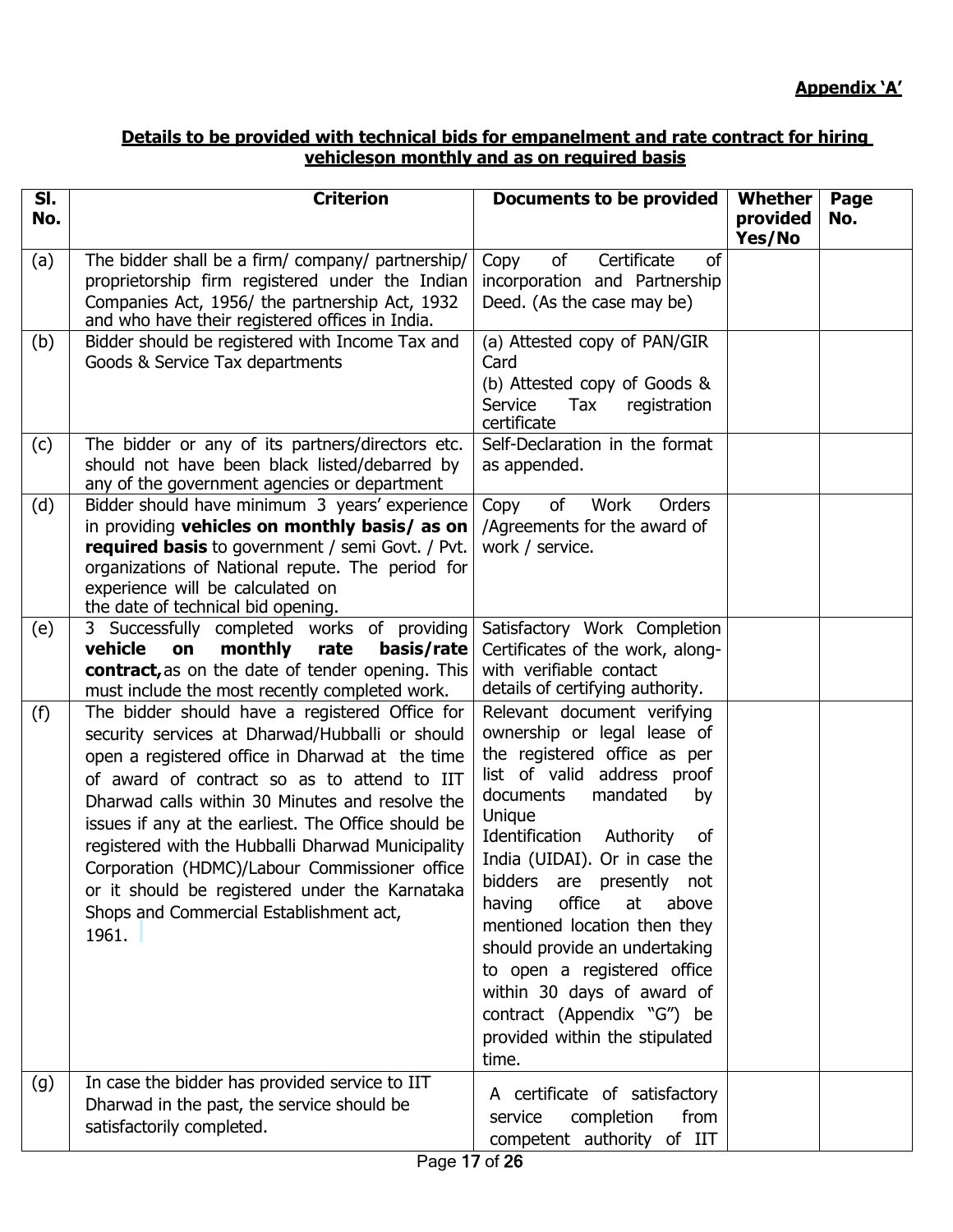|     |                                                                                                                                                                                                                                                                                    | Dharwad must be attached,<br>else the bid will be technically<br>rejected.                                                                                                                                                                                                                                                                                         |  |
|-----|------------------------------------------------------------------------------------------------------------------------------------------------------------------------------------------------------------------------------------------------------------------------------------|--------------------------------------------------------------------------------------------------------------------------------------------------------------------------------------------------------------------------------------------------------------------------------------------------------------------------------------------------------------------|--|
| (h) | Bidder should accept all the tender conditions<br>unconditionally and sign all the pages of the<br>tender document to this effect. The bidder shall<br>specify an authorized representative with written<br>power of attorney of the signatory of the bid to<br>commit the bidder. | All the pages of the tender<br>document should be signed<br>by the bidder. Power of<br>attorney / authorization along<br>with Name, contact details<br>designation of the<br>and<br>representative, duly signed by<br>the proprietor $/$ all the<br>partners / the board (as the<br>may be) must<br>be<br>case<br>submitted along<br>with<br>the<br>technical bid. |  |

## **Declaration**

I/We hereby certify that all the particulars furnished above are true and are based on documentary evidence. I shall be liable to furnish all supporting documents / clarifications in case of a doubt thereof. I have read all the terms and conditions of the tender document and accept them. It is also certified that the offer submitted has no deviation from the terms and conditions of the tender document. I/we understand that if any of the above particulars is found to be false or misleading, our bid is liable to be summarily rejected at any stage and my/our company is liable to be blacklisted/debarred by IIT Dharwad for at least 3 years. I/we have not tampered/modified the tender forms in any manner. In case, if the same is found to be tampered/modified, I/we understand that my/our tender will be summarily rejected and I/we am/are liable to be banned from doing business with IIT Dharwad and/or prosecuted.

**Date:**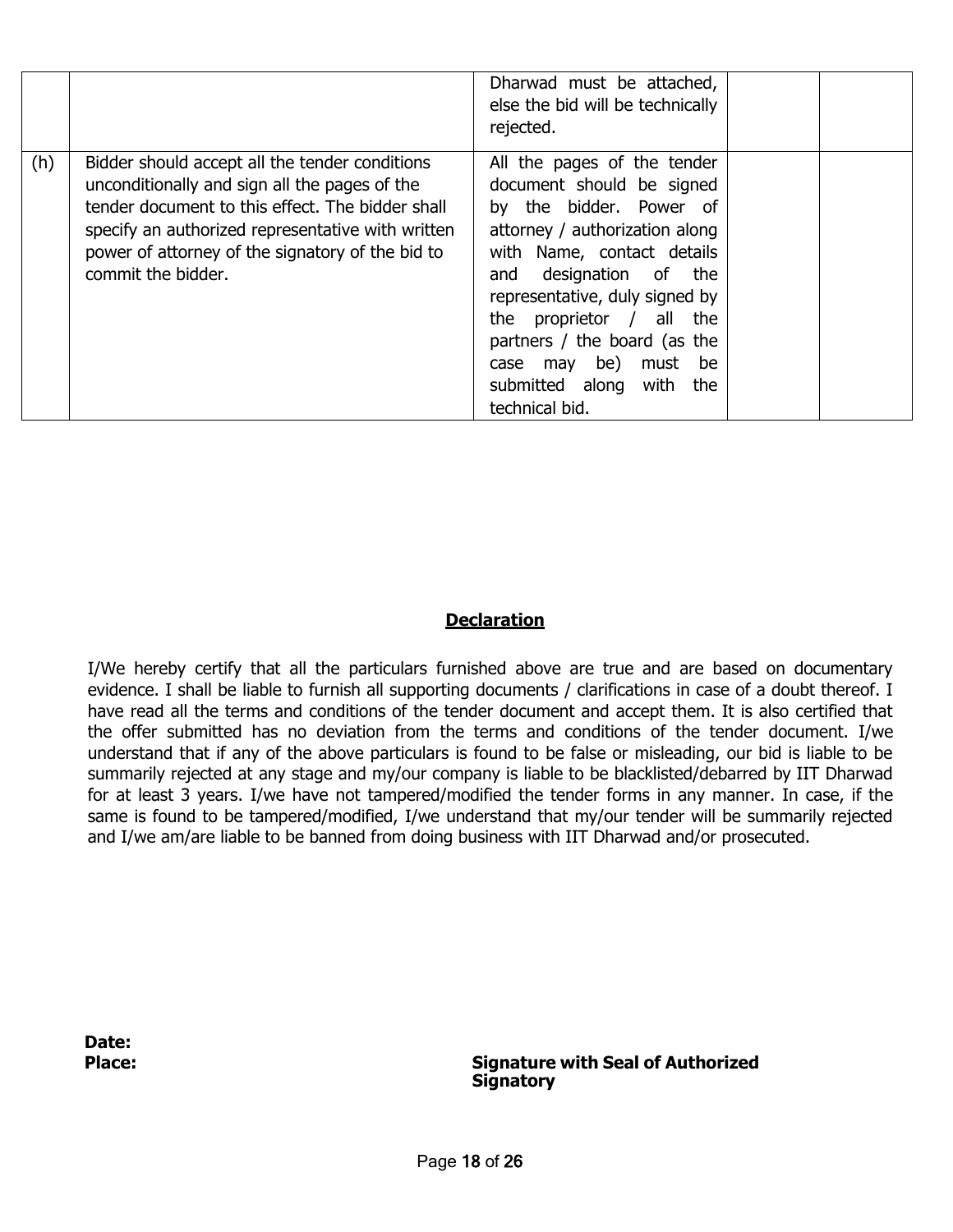**Appendix 'B'**

# **PRICE BID (L1 rates will be identified for each item separately)**

# **Table 1(Rates in INR)**

| Rates to be quoted in INR |                                                                          |                                                                                          |                                     |                                                                 |                                        |                                                                             |                                 |                                           |                                        |
|---------------------------|--------------------------------------------------------------------------|------------------------------------------------------------------------------------------|-------------------------------------|-----------------------------------------------------------------|----------------------------------------|-----------------------------------------------------------------------------|---------------------------------|-------------------------------------------|----------------------------------------|
| <u>sı</u><br><b>No</b>    | <b>Travel Package</b>                                                    | Toyota Etios /<br>Maruti Ciaz/ Honda<br>Amaze / Swift<br><b>Dezire and</b><br>equivalent |                                     | Innova Cresta/<br>Scorpio/Tata<br>Safari &<br><b>Equivalent</b> |                                        | <b>Tempo traveler</b><br>/ Force Winger<br>(12 Seat) &<br><b>Equivalent</b> |                                 | Bus(40 seat)                              |                                        |
|                           |                                                                          | Rate<br>prescribed<br>by IITDH                                                           | Rate<br>offered by<br><b>Bidder</b> | Rate<br>prescribe<br>d by<br><b>IITDH</b>                       | Rate<br>offered<br>by<br><b>Bidder</b> | Rate<br>prescribe<br>d by<br><b>IITDH</b>                                   | Rate<br>offered<br>by<br>Bidder | Rate<br>prescribe<br>d by<br><b>IITDH</b> | Rate<br>offered<br>by<br><b>Bidder</b> |
| 1                         | To & From Hubli<br>Airport to<br>Hubli city<br>(RC Circle)               | 945.00                                                                                   |                                     | 1365.00                                                         |                                        | 2100.00                                                                     |                                 | 10500.00                                  |                                        |
| $\overline{2}$            | To & From Hubli<br>Airport to Dharwad city<br>(Jubilee Circle)           | 1213.00                                                                                  |                                     | 1617.00                                                         |                                        | 2625.00                                                                     |                                 | 12600.00                                  |                                        |
| 3                         | To & From Hubli<br>railway stationto<br>Dharwad city (Jubilee<br>Circle) | 1213.00                                                                                  |                                     | 1617.00                                                         |                                        | 2625.00                                                                     |                                 | 12600.00                                  |                                        |
| $\overline{4}$            | To & From Hubli<br>railway stationto Hubli<br>city (RC Circle)           | 945.00                                                                                   |                                     | 1260.00                                                         |                                        | 2100.00                                                                     |                                 | 10500.00                                  |                                        |
| 5                         | To & From Belagaum<br>Airport to Dharwad city<br>(Jubilee Circle)        | 3045.00                                                                                  |                                     | 4725.00                                                         |                                        | 5775.00                                                                     |                                 | 16800.00                                  |                                        |
| 6                         | To & From Belagaum<br>Airport toHubali city<br>(RC Circle)               | 3150.00                                                                                  |                                     | 4830.00                                                         |                                        | 5775.00                                                                     |                                 | 16800.00                                  |                                        |
| $\overline{7}$            | To & From Goa Airport<br>to Hublicity (RC Circle)                        | 5260.00                                                                                  |                                     | 7875.00                                                         |                                        | 9975.00                                                                     |                                 | 23100.00                                  |                                        |
| 8                         | To & From Goa Airport<br>to Dharwad city<br>(Jubilee Circle)             | 5260.00                                                                                  |                                     | 7875.00                                                         |                                        | 9975.00                                                                     |                                 | 23100.00                                  |                                        |

**Date:**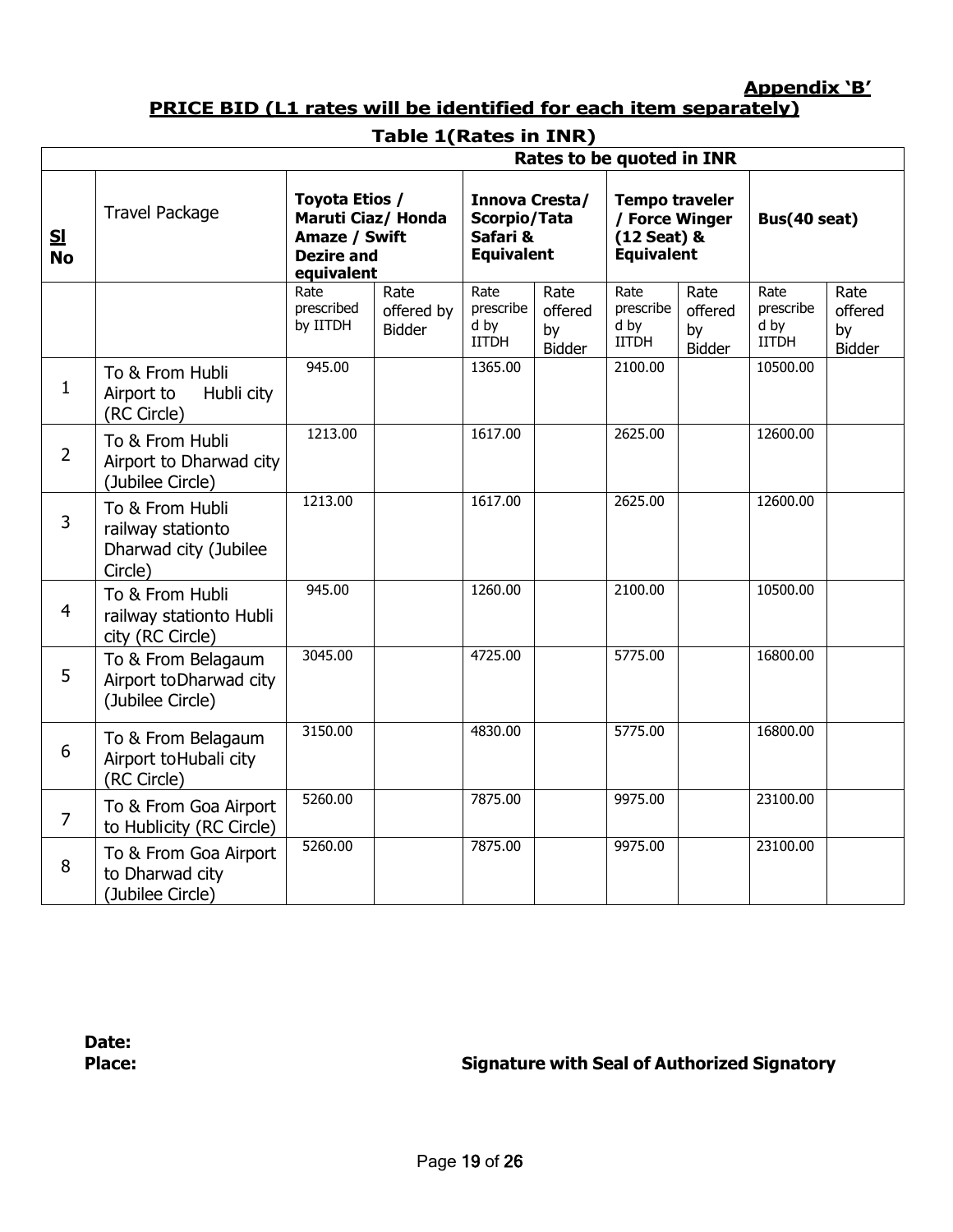# **Table 2(Rates in INR) PRICE BID (L1 rates will be identified for each item separately)**

| SI.<br>No.     | <b>Category of</b><br>vehicle                                                                                                       | 4 hrs &80 km                              |                                  | 8 hrs & 150 km                            |                                        | 12 hrs& 300<br>km                         |                                  | Per Extra<br>Hour                         |                                 |                                           | <b>Per ExtraKM</b>              | <b>Driver bhatta</b><br>for outstation<br>journey |                                  |
|----------------|-------------------------------------------------------------------------------------------------------------------------------------|-------------------------------------------|----------------------------------|-------------------------------------------|----------------------------------------|-------------------------------------------|----------------------------------|-------------------------------------------|---------------------------------|-------------------------------------------|---------------------------------|---------------------------------------------------|----------------------------------|
|                |                                                                                                                                     | Rate<br>prescrib<br>ed by<br><b>IITDH</b> | Rate<br>offere<br>d by<br>Bidder | Rate<br>prescrib<br>ed by<br><b>IITDH</b> | Rate<br>offered<br>by<br><b>Bidder</b> | Rate<br>prescrib<br>ed by<br><b>IITDH</b> | Rate<br>offere<br>d by<br>Bidder | Rate<br>prescrib<br>ed by<br><b>IITDH</b> | Rate<br>offered<br>by<br>Bidder | Rate<br>prescrib<br>ed by<br><b>IITDH</b> | Rate<br>offered<br>by<br>Bidder | Rate<br>prescribe<br>d by<br><b>IITDH</b>         | Rate<br>offere<br>d by<br>Bidder |
| 1              | Toyota Etios<br>/Maruti Ciaz/<br>Swift Dezire /<br>Honda amaze<br>and equivalent<br>class of<br>sedan cars $(4+1)$<br>seat) with AC |                                           |                                  |                                           |                                        |                                           |                                  |                                           |                                 |                                           |                                 |                                                   |                                  |
| $\overline{2}$ | Tempo traveler /<br>Force Winger (12<br>Seat)&<br>Equivalent                                                                        |                                           |                                  |                                           |                                        |                                           |                                  |                                           |                                 |                                           |                                 |                                                   |                                  |
| 3              | Innova Crysta &<br>equivalent class                                                                                                 |                                           |                                  |                                           |                                        |                                           |                                  |                                           |                                 |                                           |                                 |                                                   |                                  |
| 4              | Bus (40 - 45<br>seat)                                                                                                               |                                           |                                  |                                           |                                        |                                           |                                  |                                           |                                 |                                           |                                 |                                                   |                                  |
| 5              | Bus (50 - 55<br>seat)                                                                                                               |                                           |                                  |                                           |                                        |                                           |                                  |                                           |                                 |                                           |                                 |                                                   |                                  |

#### **Rates in INR per Travel Package, extra hour, Km and Bhatta**

**Date:**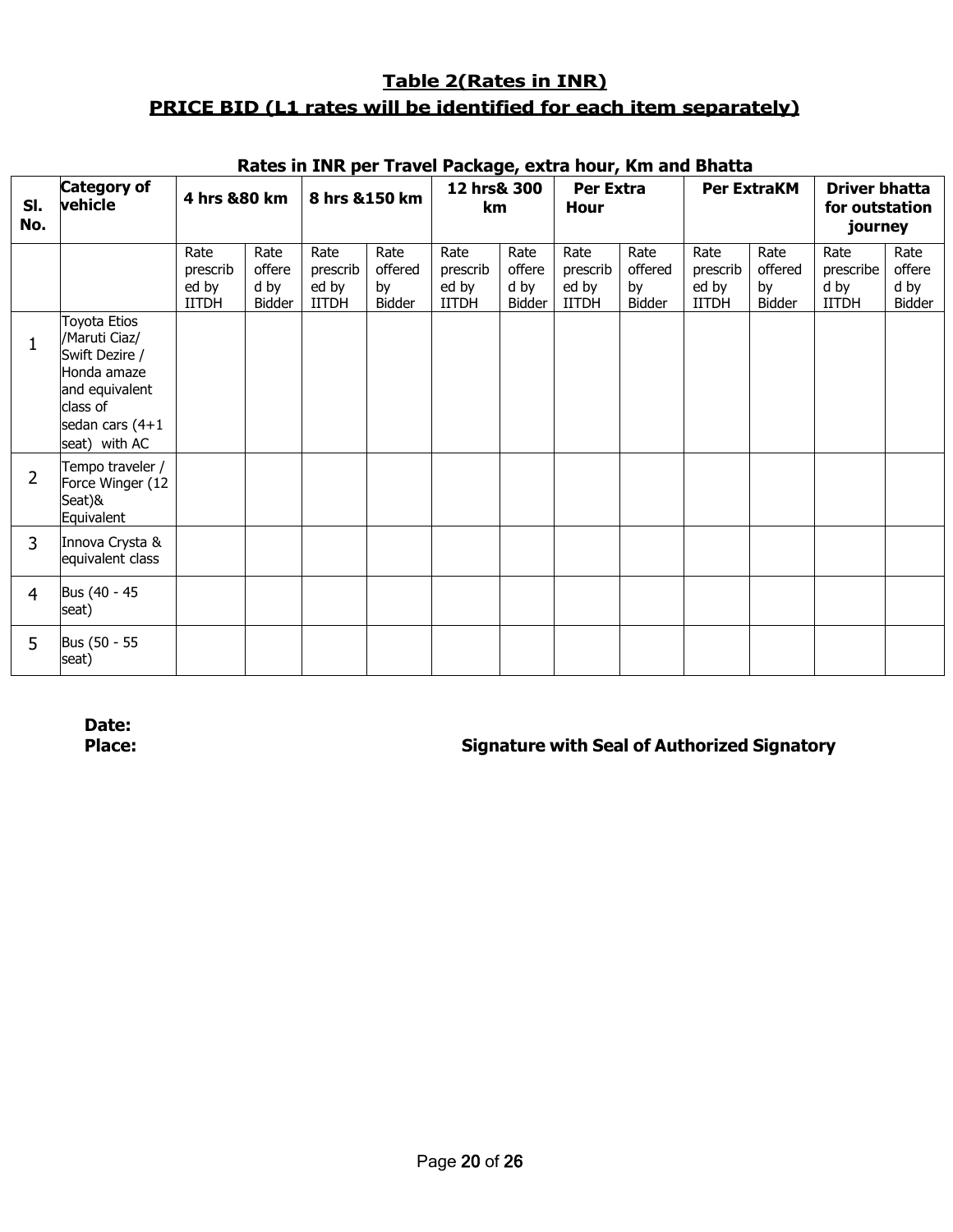# **PRICE BID (L1 rates will be identified for each item separately)**

## **Table 3**

## **Rates in INR on Monthly basis per Travel Package, extra hour, and Km**

| SL.<br>No. | <b>Category of vehicle</b>                                                    | 12 hrs & 4500 Km               |                           |                                       | <b>Extra Km</b>           | <b>Extra Hour</b>              |                                     |
|------------|-------------------------------------------------------------------------------|--------------------------------|---------------------------|---------------------------------------|---------------------------|--------------------------------|-------------------------------------|
|            |                                                                               | Rate<br>prescribed<br>by IITDH | Rate offered<br>by Bidder | Rate<br>prescribed by<br><b>IITDH</b> | Rate offered<br>by Bidder | Rate<br>prescribed<br>by IITDH | Rate<br>offered by<br><b>Bidder</b> |
| 1          | Toyota Etios / Maruti<br>Ciaz/ Honda Amaze/<br>Swift Dezire class of<br>sedan | 68250.00                       |                           | 12.00                                 |                           | 126.00                         |                                     |
|            | <b>Category of vehicle</b>                                                    |                                | 12 hrs & 2500 Km          |                                       | <b>Extra Km</b>           |                                | <b>Extra Hour</b>                   |
| 2          | Innova Crysta &<br>Equivalent class                                           | 89250.00                       |                           | 17.00                                 |                           | 210.00                         |                                     |
| 3          | Tata Safari / Scorpio /<br>XUV & equivalentclass                              | 96600.00                       |                           | 18.00                                 |                           | 263.00                         |                                     |

#### **Note :**

- **a) Bidders are instructed to quote rates less than or equal to the rates prescribed by the IIT Dharwad.**
- **b) Rates offered by any bidder more than the rates prescribed by the IIT Dharwad shall be rejected.**

**Date:**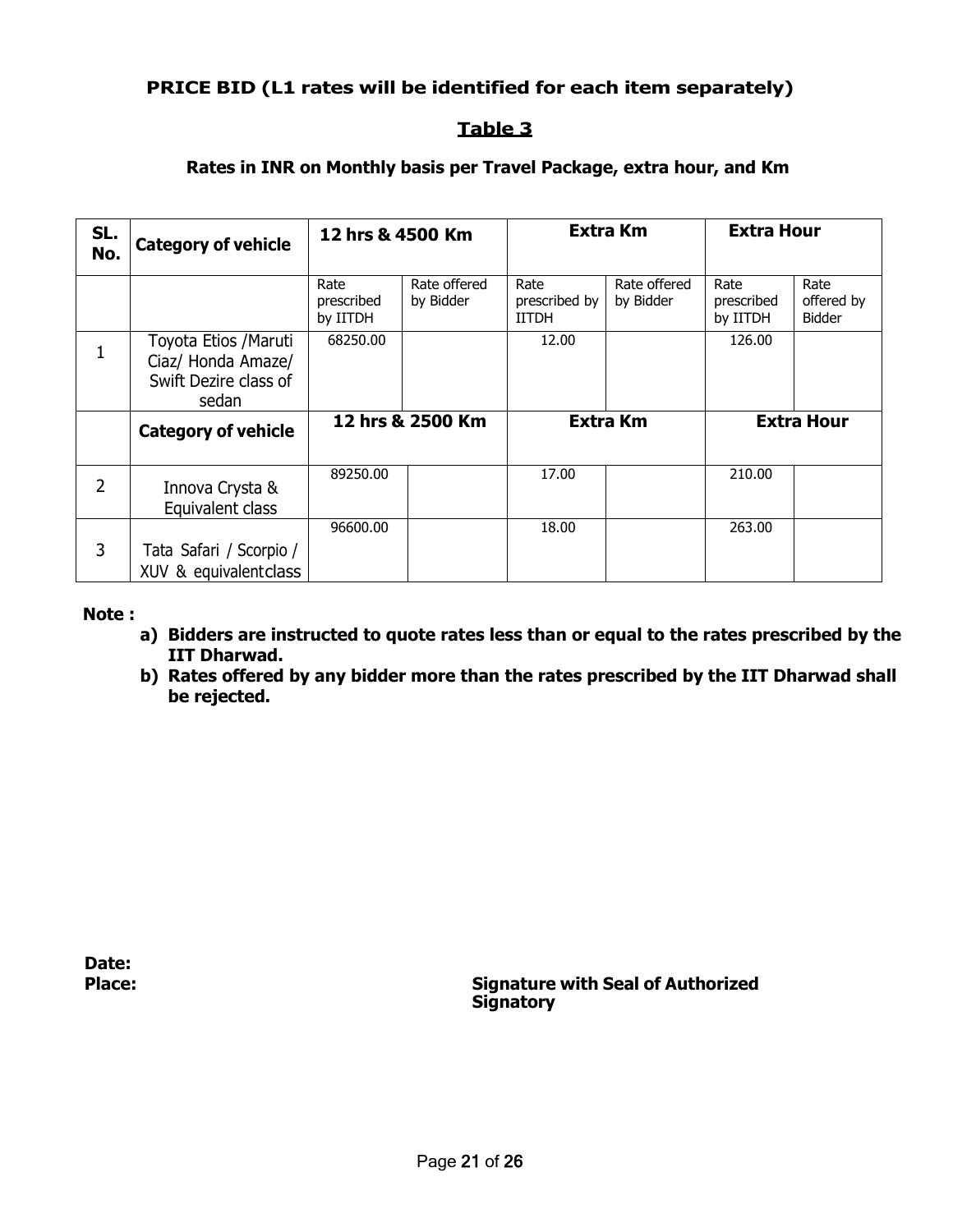#### **List of existing vehicles owned and hired by the bidder (if hired, the owner of thevehicle should have given written permission to the tenderer-original to be produced for verification along with RC and other relevant documents):**

| SI.<br>No. | <b>Type of Vehicle</b> | <b>Model</b> | Registration<br>Number | Owner's<br><b>Name</b> |
|------------|------------------------|--------------|------------------------|------------------------|
|            |                        |              |                        |                        |
|            |                        |              |                        |                        |
|            |                        |              |                        |                        |
|            |                        |              |                        |                        |
|            |                        |              |                        |                        |
|            |                        |              |                        |                        |
|            |                        |              |                        |                        |
|            |                        |              |                        |                        |
|            |                        |              |                        |                        |
|            |                        |              |                        |                        |
|            |                        |              |                        |                        |

**Date:**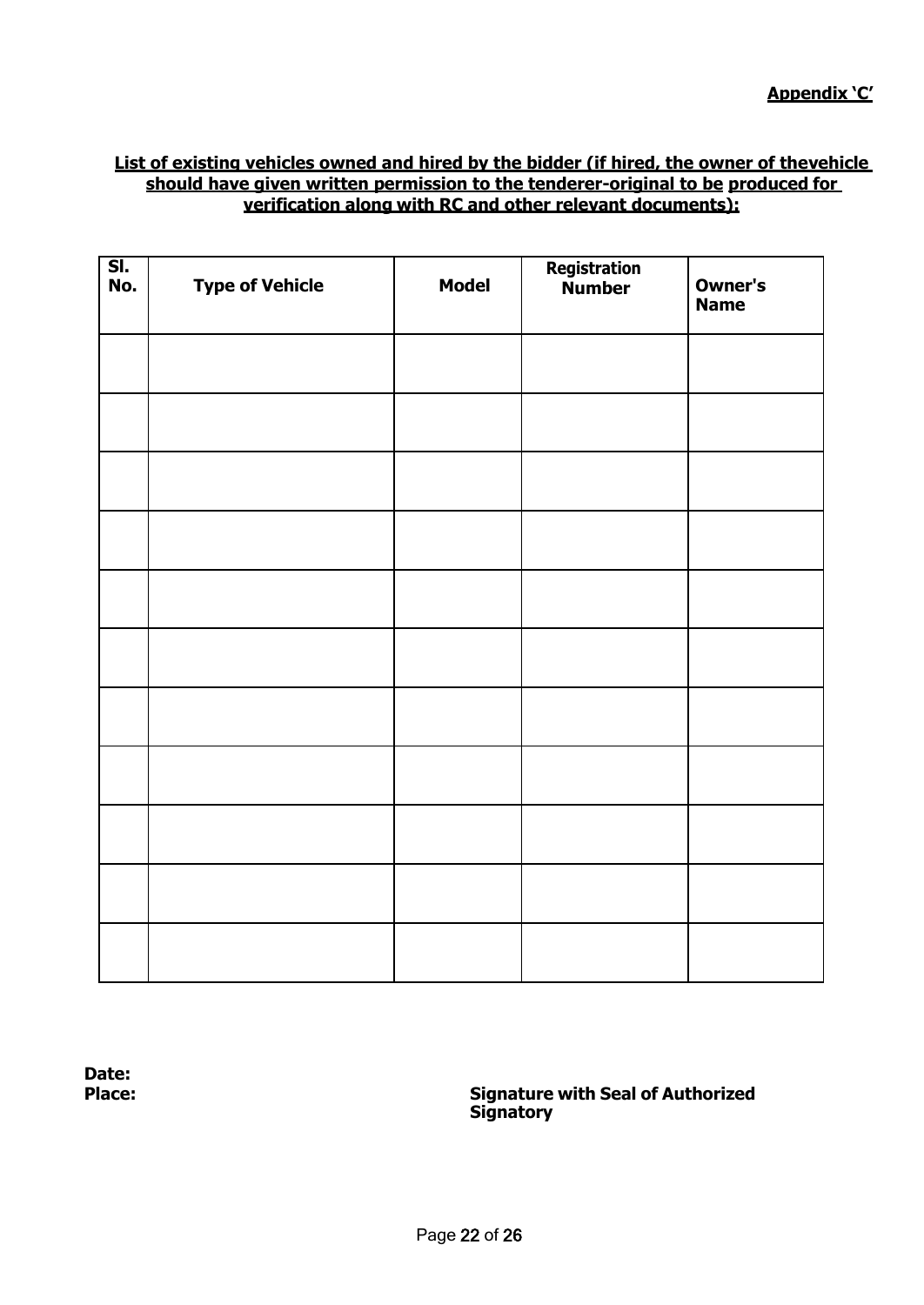# **Appendix 'D**

# **Penalties / Fine for non-compliance (In case of violation/s, the penalty will bededucted out of bill / security deposit of Contractor)**

| 1.  | Driver denying duty without sufficient notice (30<br>Minutes before the pickup time).          | Rs 1,000/- per instance                                                                                             |
|-----|------------------------------------------------------------------------------------------------|---------------------------------------------------------------------------------------------------------------------|
| 2.  | Driver late for duty or service on more than one<br>occasion.                                  | Rs 500/- per occurrence                                                                                             |
| 3.  | Driver not in uniform on more than two occasions.                                              | Rs.500/- per day                                                                                                    |
| 4.  | Vehicle not matching the institute requirement.                                                | Rs.500/- per occasion                                                                                               |
| 5.  | Breakdown due to fuel runout.                                                                  | Rs.500/- per instance                                                                                               |
| 6.  | Failure to provide alternate vehicle within 30Minutes<br>of information in all cases.          | Rs.500/-per hour of delay, up-to<br>Rs. 1000/- per instance                                                         |
| 7.  | Instances of any tempering of Odometer                                                         | Non-payment of bill<br>the<br>for<br>particular month and other penalty<br>as decided by the Competent<br>Authority |
|     |                                                                                                |                                                                                                                     |
| 8.  | Misbehavior/Misconduct of drivers per instance                                                 | Rs.1,000/-                                                                                                          |
| 9.  | Drink and driving                                                                              | Rs.2,000/- per instance                                                                                             |
| 10. | Rash driving                                                                                   | Rs.500/- per instance                                                                                               |
| 11. | Driver not following speed limits / traffic rules /<br>safety measures, more than 3 complaints | Rs.500/- per instance                                                                                               |

**Date:**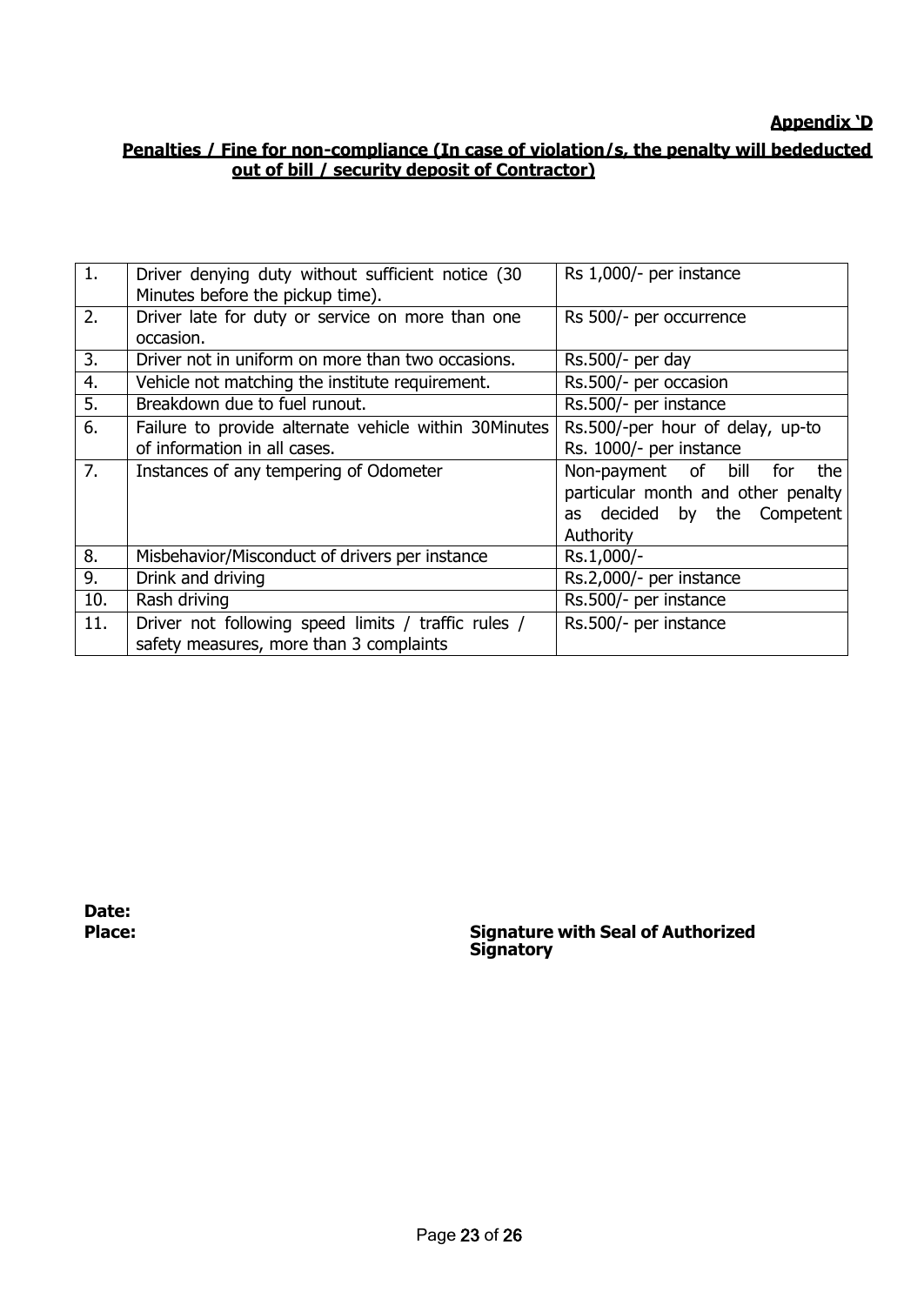**Appendix 'E'**

(Date)

### **SELF-DECLARATION – NO BLACKLISTING**

The OSD (C&S) IIT Dharwad

Dear Sir,

#### **Ref: Tender empanelment and rate contract for hiring vehicles on monthlyand as on required basis**

In response to the Tender Document for **empanelment and rate contract for hiring vehicles on monthly and as on required basis**, I/ We hereby declare that presently our Company/ firm is having unblemished record and is not declared ineligible for corrupt & fraudulent practices either indefinitely or for a particular period of time by any State/ Central Government/ PSU/Autonomous Body. We further declare that presently our Company/ firm is not blacklisted or debarred and not declared ineligible for reasons other than corrupt & fraudulent practices by any State/ Central Government/ PSU/ Autonomous Body on the date of Bid Submission including violation of relevant labour laws.

If this declaration is found to be incorrect then without prejudice to any other action that may be taken, our security may be forfeited in full and the bid, if any to the extent accepted may be cancelled at any stage and the contract may be terminated and we shall be debarred from bidding in future against any other tender.

Yours faithfully,

**Date:**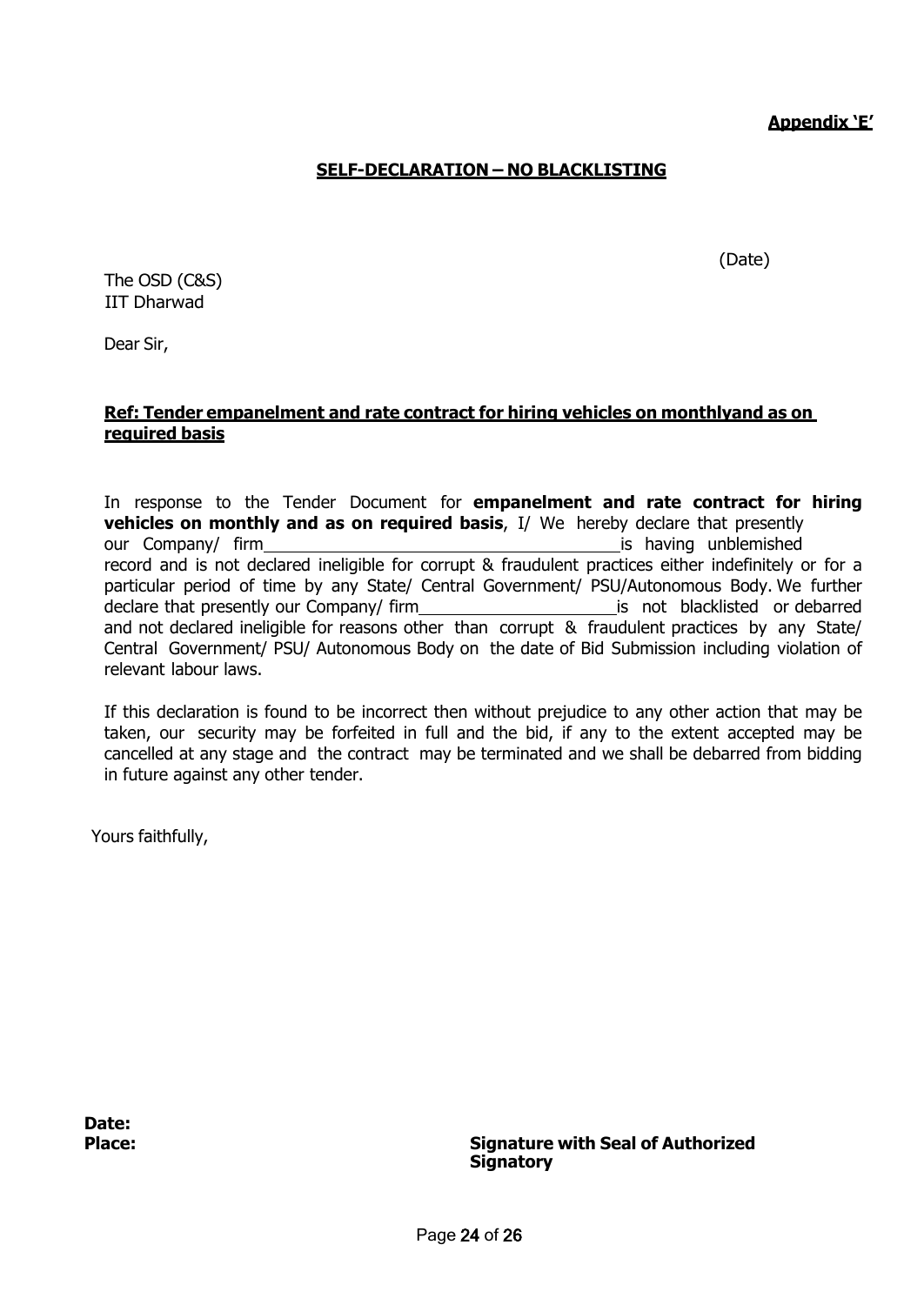#### **Appendix 'F'**

#### **FORMAT FOR PERFORMANCE GUARANTEE BOND**

**(To be typed on Non-judicial stamp paper of the value of Indian Rupees of One Hundred)** (TO BE ESTABLISHED THROUGH ANY OF THE NATIONAL BANKS (WHETHER SITUATED AT HUBBALLI / DHARWAD OR OUTSTATION) WITH A CLAUSE TO ENFORCE THE SAME ON THEIR LOCAL BRANCH AT HUBBALLI / DHARWAD OR ANY SCHEDULED BANK SITUATED AT HUBBALLI / DHARWAD. BONDS ISSUED BY CO-OPERATIVE BANKS ARE NOT ACCEPTED.

#### To,

The Registrar, Indian Institute of Technology Dharwad, Dharwad, Karnataka– 580011.

#### **LETTER OF GUARANTEE**

WHEREAS Indian Institute of Technology, Dharwad (Buyer) has invited Tenders vide Tender No

Dt. for '**empanelment and rate contract for hiring vehicles on monthly and as on required basis'** AND WHEREAS the said tender document requires that any eligible successful tenderer (seller) wishing to supply the service in response thereto shall establish an irrevocable Performance Guarantee Bond in favour of **"The Registrar, Indian Institute of Technology, Dharwad"** in the form of Bank Guarantee for Rs **\_\_\_\_\_\_\_\_\_\_\_\_\_\_\_\_\_\_\_\_\_\_\_\_Only**) (3% (three percent) of the contract value) and valid till **one year or up to warranty periodwhichever is later** from the date of issue of Performance Guarantee Bond may be submitted within 15 (Fifteen) days from the date of Order Acknowledgment as a successful bidder.

NOW THIS BANK HEREBY GUARANTEES that in the event of the said tenderer (seller) failing toabide by any of the conditions referred in tender document / purchase order / performance of the catering service this Bank shall pay to Indian Institute of Technology, Dharwad on demand and without protest or demur Rs. **(Amount of PBG)**

This Bank further agrees that the decision of Indian Institute of Technology, Dharwad (Buyer) as to whether the said Tenderer (Seller) has committed a breach of any of the conditions referred in tender document / purchase order shall be final and binding.

We, .................................................(name of the Bank & branch) hereby further agree that the Guarantee herein contained shall not be affected by any change in the constitution of the Tenderer (Seller) and/ or Indian Institute of Technology, Dharwad (Buyer).

#### **Notwithstanding anything contained herein:**

- 1. Our liability under this Bank Guarantee shall not exceed Rs. \_
- 2. This Bank Guarantee shall be valid up to ..................................(date) and
- 3. We are liable to pay the guaranteed amount or any part thereof under this bank guarantee only and only ifIIT Dharwad serves upon us a written claim or demand on or before .......................................(date).

This Bank further agrees that the claims if any, against this Bank Guarantee shall be enforceable at our branch office at ................................ situated at .........................................................(Address of local branch).

Yours truly,

Signature and seal of the guarantor:Name of Bank: Address: Date:

**Date:**